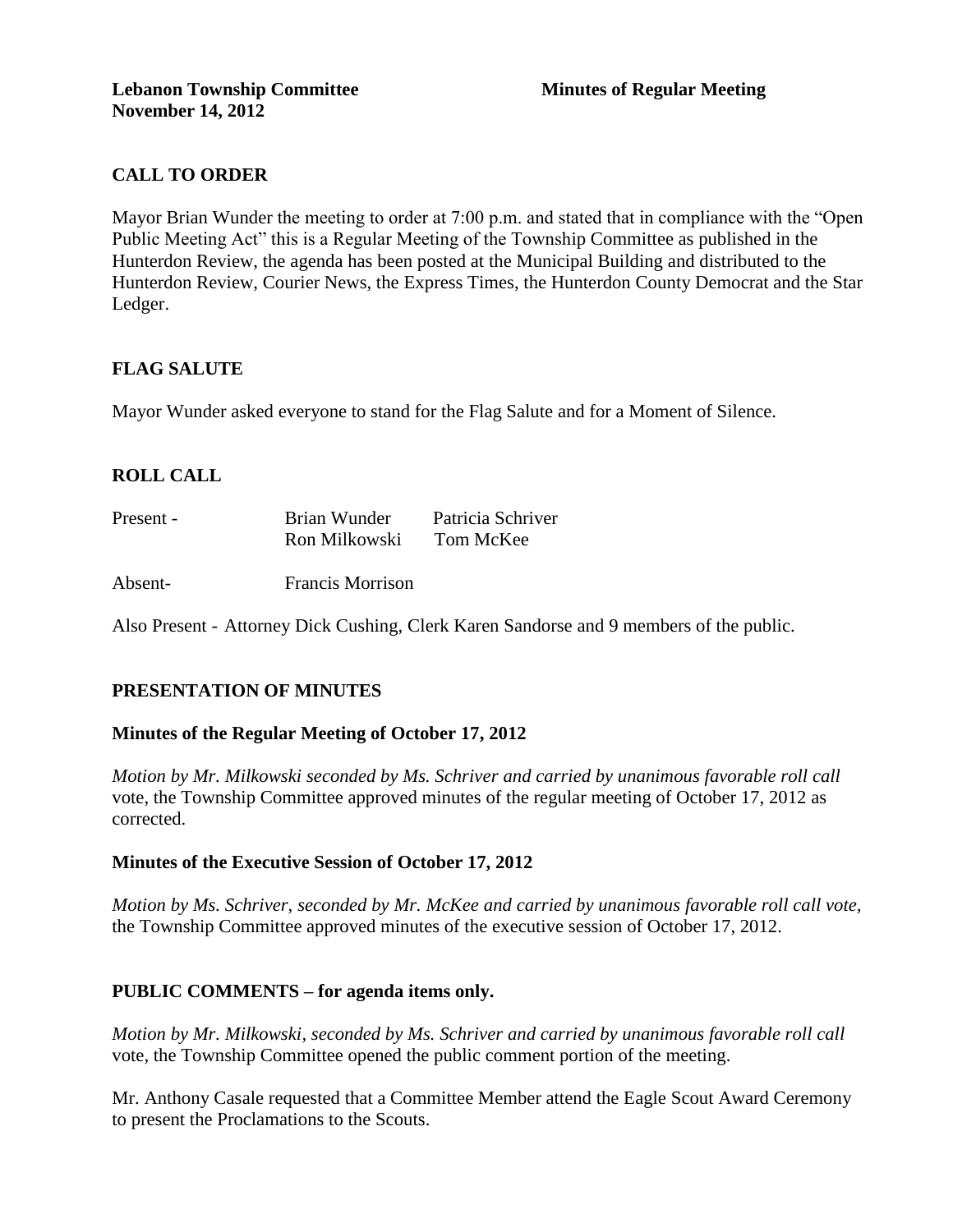LTCM 11/14/2012 Page 2 of 21

Mr. Casale asked if there is an accounting on how the money is being paid by Verizon for the cell tower lease. Mr. Casale questioned how it is being apportioned.

Mr. Casale stated that he made an OPRA request for a letter from Mr. Skidmore to the Committee and a letter from Mr. Dewey Polt to the Committee, which was listed on the last meeting's agenda. Mr. Casale informed the Committee of his concerns with the Committee circulating correspondence to the public when it is intended for the Committee. Mr. Casale stated his concerns with Mr. Milkowski participating in prior discussions relative to the potential acquisition of the Polt property and Mr. Polt listing Mr. Milkowski as a friend in his letter.

Mr. EJ Skidmore read from the Local Government Ethics Law. Mr. Skidmore informed the Committee that he obtained a copy of the response received from the Local Finance Board relative to possible Ethics violations in the Township. Mr. Skidmore stated that the letter outlines that procedure that the Committee must follow if it wishes to file Ethics Complaints against the individuals involved. Mr. Skidmore noted that the letter does not say that the Township does not have grounds to proceed.

Mr. Skidmore stated that weeks ago he informed the Committee that they are putting Mr. Cushing in a bad position by having him deal with the ethics issue and he feels that the LFB letter verifies that. Mr. Skidmore stated that this matter needs to be addressed by someone who has not had privileged information on the parties involved. Mr. Skidmore urged the Committee to appoint an independent attorney to conduct an investigation.

*Motion by Ms. Schriver, seconded by Mr. Milkowski and carried by unanimous favorable roll call*  vote*,* the Township Committee closed the public comment portion of the meeting.

# **PROCLAMATIONS**

### TO TOMMY CUCUZELLA FOR RECEIVING THE EAGLE SCOUT AWARD

WHEREAS, the conferring of an Eagle Scout is one of the highest awards that can be bestowed upon a Boy Scout; and

WHEREAS, such award is an earned award in that the recipient must perform and successfully complete and pass the rigid requirements exacted to achieve an Eagle Scout Award; and

WHEREAS, Tommy Cucuzella, Boy Scouts of America, Troop 92, attained the designation of "Eagle Scout"; and

WHEREAS, Tommy Cucuzella is to be commended for his Eagle Scout Service Project, which involved a three month collection of personal care and food items at local supermarkets and local schools and obtaining donations from various companies to show his appreciation and support for all of our military men and women; and

WHEREAS, with the assistance of fellow scouts, friends, family and Operation Shoebox, Tommy Cucuzella packed 200 individual care packages to send to our brave men and women overseas; and

WHEREAS, Tommy Cucuzella will be honored and receive his award at an Eagle Court of Honor Recognition Ceremony on November 18, 2012; and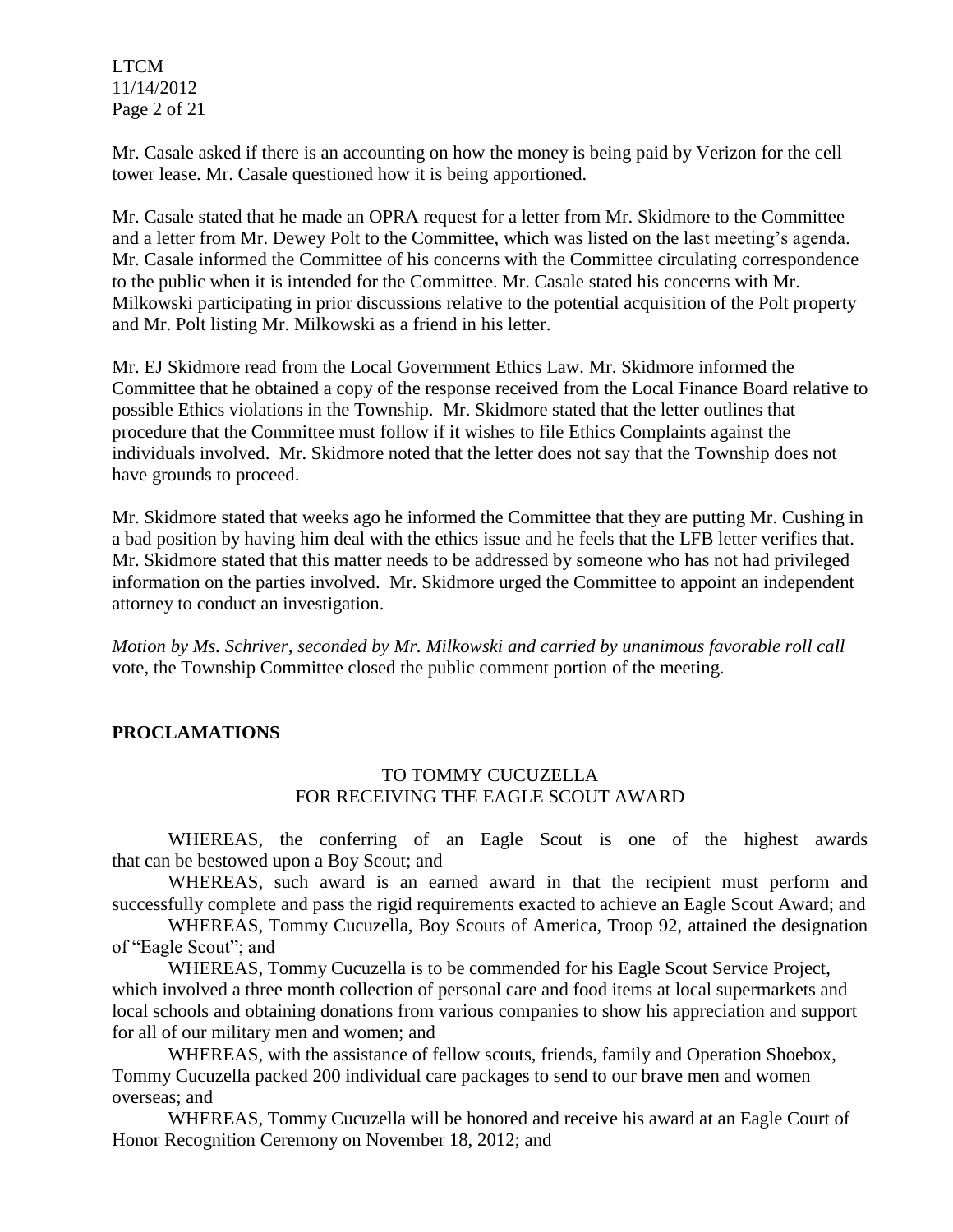LTCM 11/14/2012 Page 3 of 21

WHEREAS, the Lebanon Township Committee wishes to recognize this noteworthy achievement of Tommy Cucuzella.

NOW, THEREFORE, BE IT RESOLVED that the Mayor and Township Committee of the Township of Lebanon hereby extend their congratulations to Eagle Scout, Tommy Cucuzella for having an Eagle Scout Award conferred upon him by the Boy Scouts of America.

#### TO KYLE LEVY

### FOR RECEIVING THE EAGLE SCOUT AWARD

WHEREAS, the conferring of an Eagle Scout is one of the highest awards that can be bestowed upon a Boy Scout; and

WHEREAS, such award is an earned award in that the recipient must perform and successfully complete and pass the rigid requirements exacted to achieve an Eagle Scout Award; and

WHEREAS, Kyle Levy, Boy Scouts of America, Troop 92, attained the designation of "Eagle Scout"; and

WHEREAS, Kyle Levy is to be commended for his Eagle Scout Service Project, which involved the repairing and refurbishing of two storage sheds for the VFW Post 5119 in Glen Gardner who is Troop 92's Charter Organization; and

WHEREAS, Kyle Levy and his team replaced wood on the front wall and the back left corner of the shed, replaced the roofs on both sheds, replaced the door and frame on one of the sheds and repaired the door on the other; and

WHEREAS, both sheds were painted and trees were cut back in the area to prevent them from hanging on the top of the sheds; and

WHEREAS, Kyle Levy will be honored and receive his award at an Eagle Court of Honor Recognition Ceremony on November 18, 2012; and

WHEREAS, the Lebanon Township Committee wishes to recognize this noteworthy achievement of Kyle Levy.

NOW, THEREFORE, BE IT RESOLVED that the Mayor and Township Committee of the Township of Lebanon hereby extend their congratulations to Eagle Scout, Kyle Levy for having an Eagle Scout Award conferred upon him by the Boy Scouts of America.

Mayor Wunder stated that he will try to be in attendance at the Award Ceremony to present the proclamations.

#### **Ordinance No. 2012-05– Public Hearing**

*Motion by Ms. Schriver, seconded by Mr. Milkowski and carried by unanimous favorable roll call*  vote, the public hearing for Ordnance No. 2012-05 was opened.

There were no comments from the public.

*Motion by Ms. Schriver, seconded by Mr. McKee and carried by unanimous favorable roll call vote,* the public hearing for Ordinance No. 2012-05 was closed.

*Motion by Ms. Schriver, seconded by Mr. McKee and carried by unanimous favorable roll call vote,* the Township Committee adopted Ordinance No. 2012-05 as written below.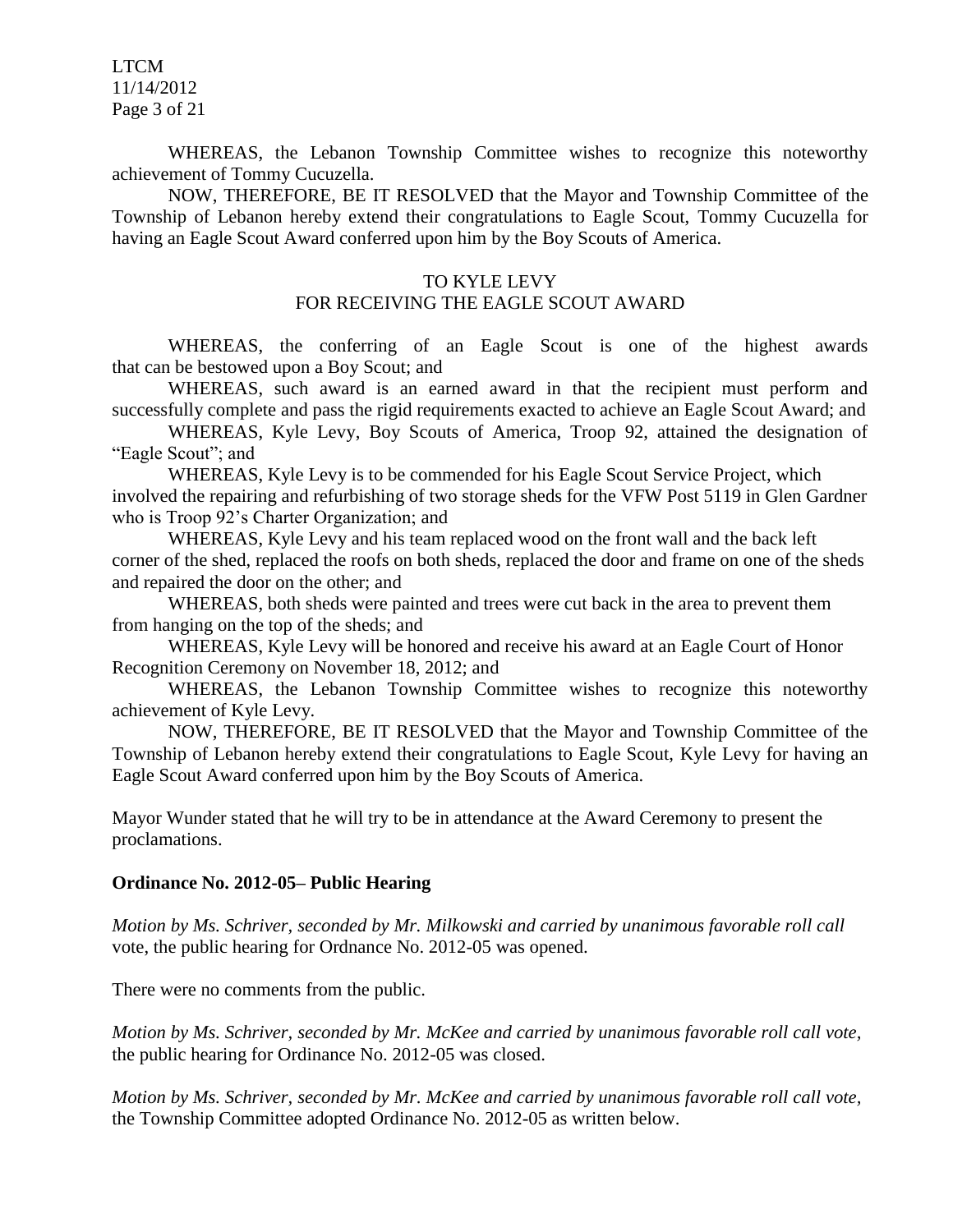### TOWNSHIP OF LEBANON COUNTY OF HUNTERDON ORDINANCE NO. 2012-05

# AN ORDINANCE REPEALING AND REPLACING CHAPTER 21 OF THE CODE OF THE TOWNSHIP OF LEBANON ENTITLED "COURT, MUNICIPAL JOINT" TO ESTABLISH A MUNICIPAL COURT AND AUTHORIZE THE USE OF A SHARED **COURT**

WHEREAS, the Township has reached an agreement with the Township of Tewksbury for the establishment of a shared municipal court effective January 1, 2013; and

WHEREAS, the Code of the Township of Lebanon currently provides for a joint municipal court; and

WHEREAS, the Township Committee wishes to amend the Code to establish its own municipal court and authorize the use of a shared municipal court.

NOW, THEREFORE, BE IT ORDAINED by the Township Committee of the Township of Lebanon, Hunterdon County as follows:

Section 1. Chapter 21 entitled "Court, Municipal Joint" of the Code of the Township of Lebanon is repealed and replaced in its entirety to read as follows: Article I. Establishment

§ 21-1. Title of Court.

Under the powers and authority granted to the Township Committee by N.J.S.A. 2B:12-1 et seq., a Municipal Court is hereby established for the Township of Lebanon, in the County of Hunterdon, to be known as "Municipal Court of the Township of Lebanon."

### § 21-2. Shared Services Agreements.

The Township Committee is authorized to enter into and execute one or more shared services agreements with other municipalities for the creation of a shared municipal court through the appointment of the same persons to serve as the court staff of the Municipal Court of the Township of Lebanon and the Municipal Courts of such other municipalities, as well as the maintenance of shared court facilities, equipment, supplies and employees. The salary of the court staff and the other costs of operating the shared municipal court shall be shared between any municipalities with which the Township Committee has executed a shared agreement, as provided for in such agreement(s). Any costs and fines collected from defendants and any other costs or amounts collected or received by the Court operated pursuant to the shared services agreement shall be divided between such municipalities as provided for in the agreement, unless otherwise provided by law.

# § 21-3. Municipal Court Judge.

This Municipal Court shall have a Municipal Court Judge. The Municipal Court Judge shall have such qualifications, be appointed and serve such term as is provided by law. The salary of the Municipal Judge shall be determined by a separate Salary Ordinance of the Township from time to time adopted or as set forth in a shared services agreement establishing a shared municipal court.

§ 21-4. Municipal Court Administrator.

The Municipal Court shall have an Administrator appointed by the Township Committee who shall perform the functions and duties prescribed for the Administrator by law, by the rules applicable to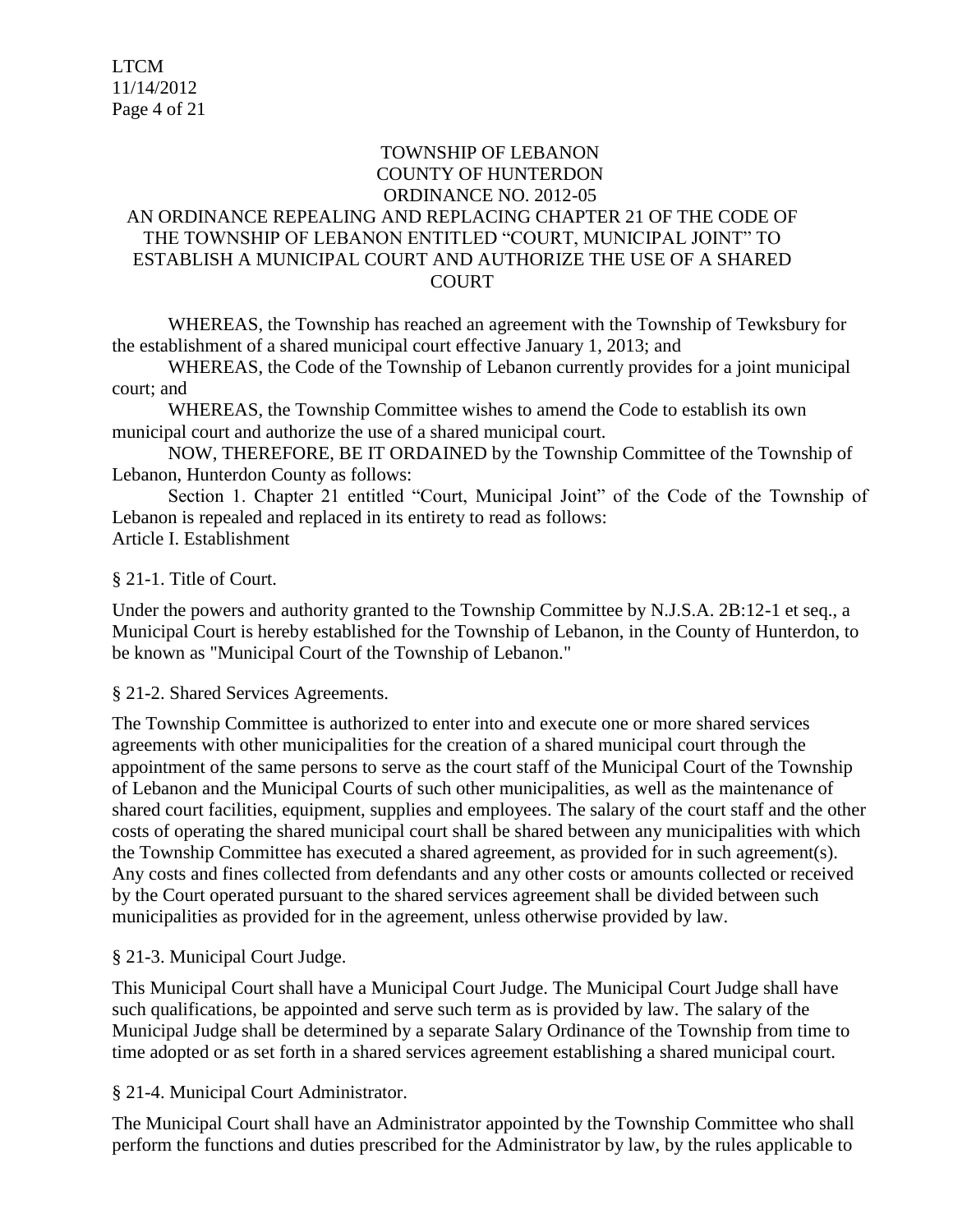LTCM 11/14/2012 Page 5 of 21

Municipal Courts and by the Municipal Court Judge. The Administrator shall be for a term of one (1) year or as provided in a shared services agreement. The salary of the Municipal Court Administrator shall be determined by a separate Salary Ordinance of the Town from time to time adopted or as set forth in a shared services agreement establishing a shared municipal court.

# § 21-5. Deputy Municipal Court Administrator.

There may be one or more Deputy Court Administrators of the Municipal Court who shall be appointed by the Township Committee. Deputy Municipal Court Administrators shall perform the functions assigned to them by the Municipal Court Judge and the Municipal Court Administrator.

# § 21-6. Necessary Clerical and Other Assistance.

The Township Committee may appoint such other clerical or other assistance for the Municipal Court as is necessary for the Court's efficient operation.

### Article II. Municipal Prosecutor

### § 21-7. Appointment and Term.

The Municipal Court shall have a Municipal Prosecutor. The Township Committee shall appoint the Municipal Prosecutor and may appoint a Chief Municipal Prosecutor and such Deputy Municipal Prosecutors as may be determined by the Township Committee to be necessary. The Municipal Prosecutor, including any Chief or Deputy Municipal Prosecutor, shall be appointed for a term of one year from the date of appointment, or as provided in a shared services agreement, and may continue to serve in office pending reappointment or appointment of a successor.

### § 21-8. Qualifications and duties.

In accordance with N.J.S.A. 2B:12-27, the Municipal Prosecutor and any Chief or Deputy Municipal Prosecutors shall be qualified as attorneys at law of the State of New Jersey in good standing, and shall represent the Township (or the Township as the representative of the state in connection with prosecutions involving violations of state law) in prosecutions in the Municipal Court. The Municipal Prosecutor, including any Chief or Deputy Municipal Prosecutor, shall have all the privileges and immunities enjoyed by the Attorney General of the State of New Jersey, the County Prosecutor, and their respective designees.

### § 21-9. Compensation.

The Municipal Prosecutor, and any Chief, Deputy or Special Municipal Prosecutor, shall be compensated in the manner established by the separate Salary Ordinance of the Township from time to time adopted, or professional services contract from time to time authorized by resolution of the Township Committee, or as set forth in a shared services agreement establishing a shared municipal court.

Article III. Municipal Public Defender

# § 21-10. Appointment and Term.

There is hereby created the position of a Municipal Public Defender who shall be appointed by the Township Committee. The Township Committee may appoint a Chief Municipal Public Defender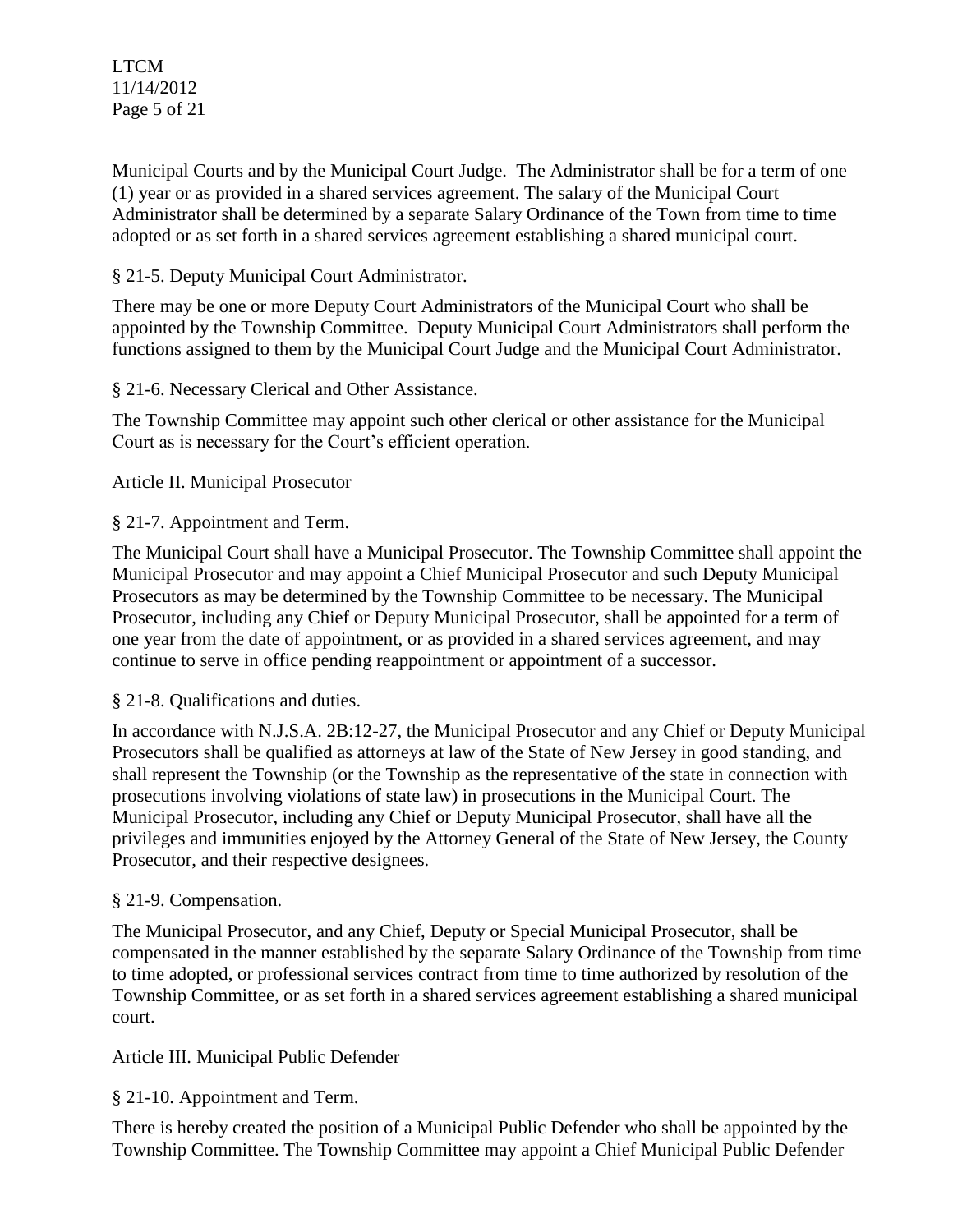LTCM 11/14/2012 Page 6 of 21

and such Deputy Municipal Public Defenders as may be determined by the Township Committee to be necessary. The Municipal Public Defender, Chief Municipal Public Defender or Deputy Municipal Public Defender shall be appointed for terms of one year from the date of appointment, or as provided in a shared services agreement and may continue to serve in office pending reappointment or appointment of a successor.

§ 21-11. Qualifications and duties.

In accordance with N.J.S.A. 2B:24-1 et seq., the Municipal Public Defender and any Deputy Municipal Public Defenders shall be qualified as attorneys at law of the State of New Jersey in good standing and shall represent those defendants appearing in Municipal Court who are determined by the Court to be indigent and whose representation is assigned to the Municipal Public Defender by the Court. The Municipal Public Defender and any Deputy Municipal Public Defenders shall have all of the duties provided by N.J.S.A. 2B:24-1 et seq. in the representation of indigent defendants in proceedings over which the Municipal Court has jurisdiction.

§ 21-12. Compensation.

The Municipal Public Defender, Chief Municipal Public Defender or Deputy Municipal Public Defender shall be compensated in the manner established by the separate Salary Ordinance of the Township from time to time adopted, or professional services contract from time to time authorized by resolution of the Township Committee, or as set forth in a shared services agreement establishing a shared municipal court.

Section 2. All ordinances and resolutions inconsistent with the provisions of this ordinance are hereby repealed as to such inconsistencies.

Section 3. This Ordinance shall be effective on January 1, 2013 following passage and publication in accordance with law.

# **Ordinance No. 2012-06– Public Hearing**

*Motion by Ms. Schriver, seconded by Mr. Milkowski and carried by unanimous favorable roll call*  vote, the public hearing for Ordnance No. 2012-06 was opened.

There were no comments from the public.

*Motion by Ms. Schriver, seconded by Mr. Milkowski and carried by unanimous favorable roll call*  vote, the public hearing for Ordinance No. 2012-06 was closed.

*Motion by Ms. Schriver, seconded by Mr. McKee and carried by unanimous favorable roll call vote,* the Township Committee adopted Ordinance No. 2012-06 as written below.

TOWNSHIP OF LEBANON COUNTY OF HUNTERDON ORDINANCE NO. 2012-06 AN ORDINANCE OF THE TOWNSHIP OF LEBANON AMENDING SECTION 205-6 OF THE CODE OF THE TOWNSHIP OF LEBANON ENTITLED "SCHEDULE OF FEES" TO ESTABLISH NEW FEES FOR CERTAIN RETAIL FOOD ESTABLISHMENTS AND FOR DOG LICENSES

WHEREAS the Board of Health of the Township of Lebanon issues annual retail food establishments licenses pursuant to Chapter 418 of the Code of the Township of Lebanon for businesses located in the Township of Lebanon, and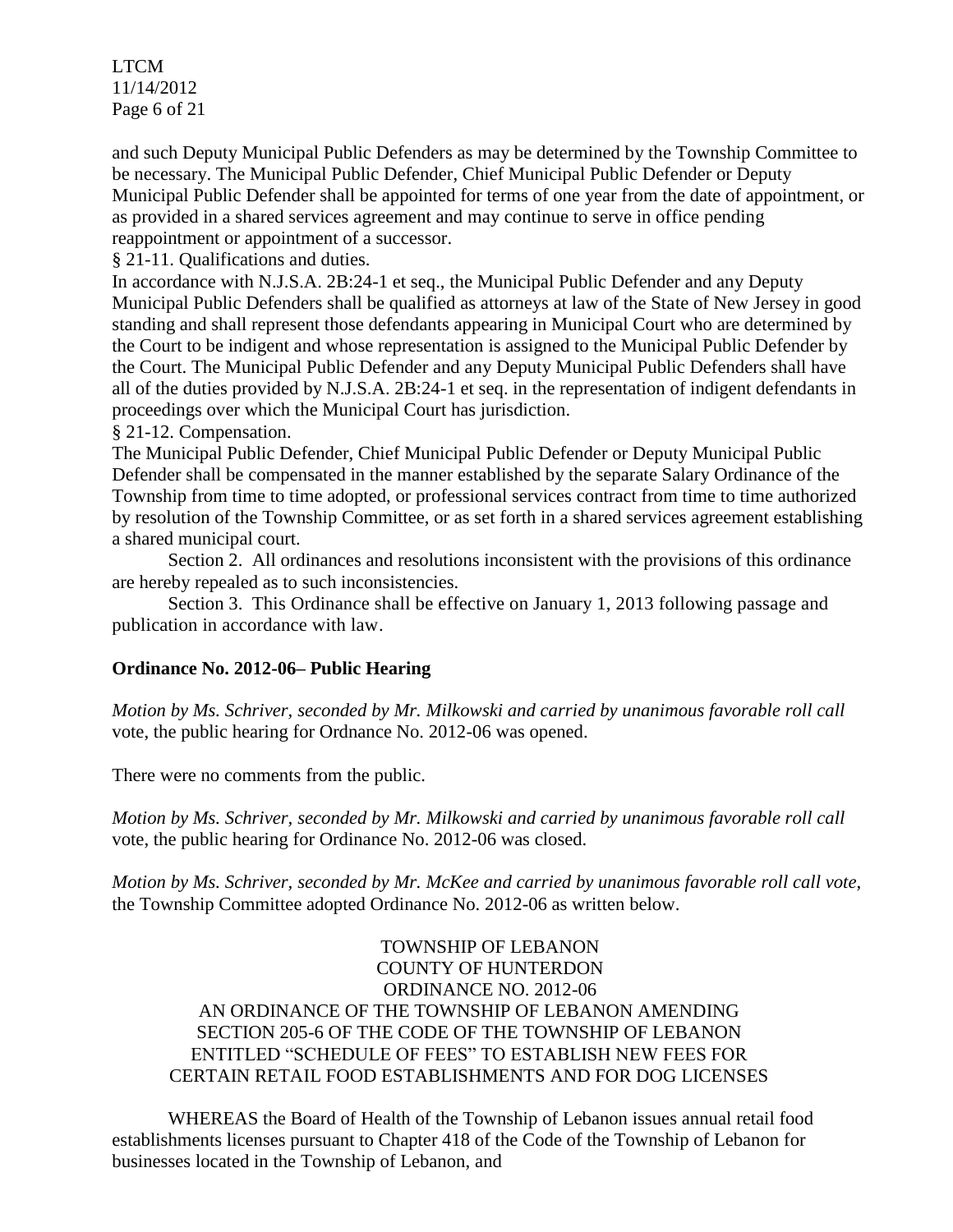LTCM 11/14/2012 Page 7 of 21

WHEREAS, the Board of Health of the Township of Lebanon also issues temporary food licenses to vendors that meet the definition of retail food establishments in the Retail Food Establishment Code and are interested in selling food at events held in Township; and

WHEREAS, inspectors from the Hunterdon County Health Department provide the inspections required by Chapter 418 of the Code of the Township of Lebanon prior to the issuance of any retail food establishment licenses; and

WHEREAS the Hunterdon County Health Department charges the Township for each inspection performed; and

WHEREAS, the Township incurs expenses in administering retail food establishment licenses over and above the amount charged by Hunterdon County; and

WHEREAS, the Township wishes to establish different fees for different categories of permanent retail food establishments; and

WHEREAS, an increase in fees for temporary retail food establishment licenses is necessary to compensate the Township for its administrative expenses connected with the issuance of these licenses; and

WHEREAS, the fees currently charged for dog licenses are not covering the Township's costs necessitating an increase in those fees.

NOW, THEREFORE, BE IT ORDAINED, by the Mayor and Committee of the Township of Lebanon, County of Hunterdon as follows:

SECTION 1. Section 205-6 entitled "Schedule of fees" of the Code of the Township of Lebanon is amended so that Item "Retail food establishments" reads as follows:

Retail food establishments, Board of Health (Ch. 418)

Permanent location

| Category 1<br>Newsstands, pharmacies, liquor<br>stores, and other establishments<br>handling commercially prepared,<br>prepackaged non-potentially<br>hazardous foods as an incidental<br>part of their business                                                       | \$50.00 (Township)<br>\$100.00 (County)  |
|------------------------------------------------------------------------------------------------------------------------------------------------------------------------------------------------------------------------------------------------------------------------|------------------------------------------|
| Category 2<br>Bed-and-breakfasts which serve full<br>breakfasts; agricultural markets<br>(where there is no food preparation)<br>where potentially hazardous foods<br>are offered for sale or where<br>grocery foot items account for 50%<br>or more of the sales area | \$50.00 (Township)<br>$$100.00$ (County) |
| Category 3<br>All other retail food establishments                                                                                                                                                                                                                     | \$50.00 (Township)<br>\$200.00 (County)  |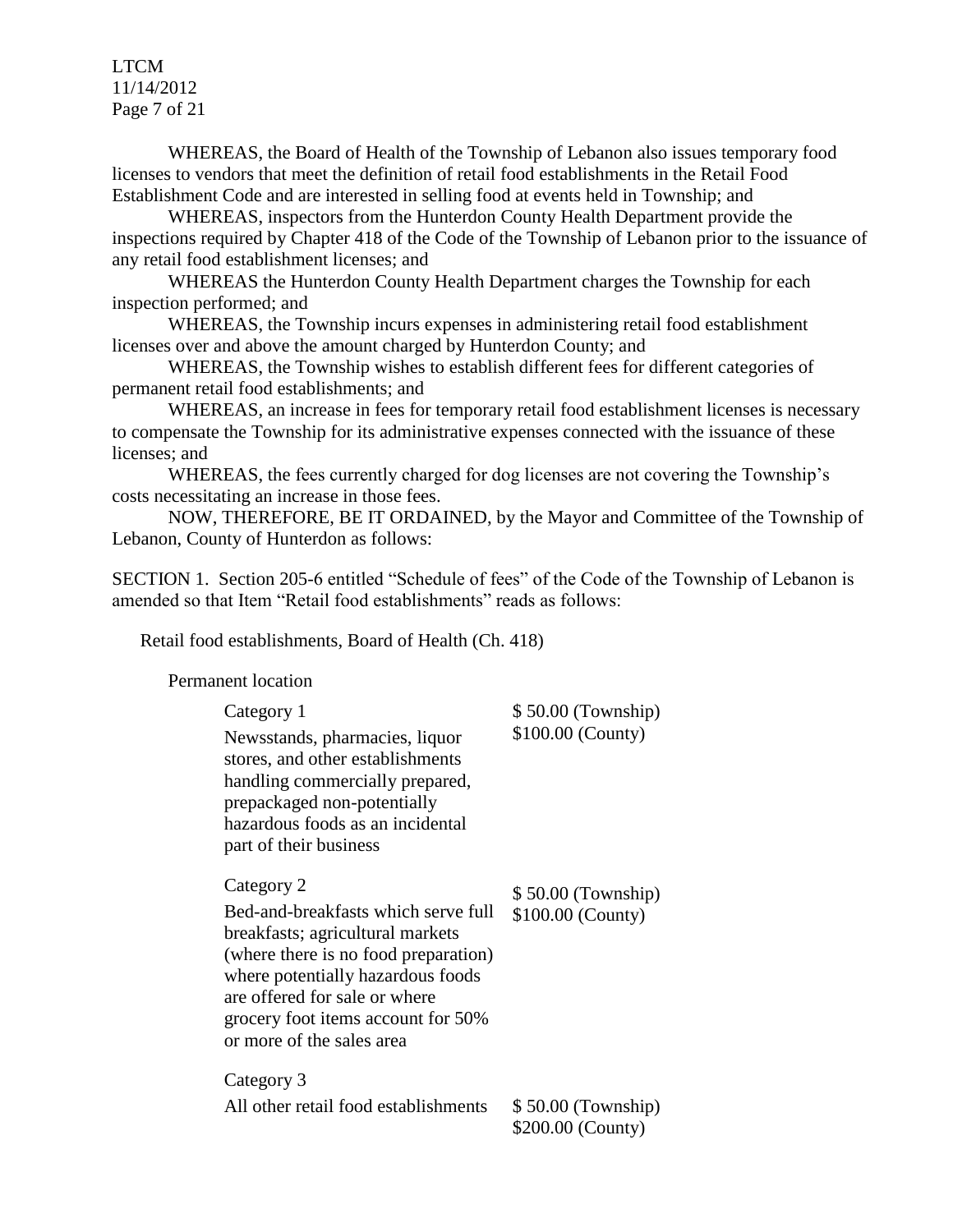LTCM 11/14/2012 Page 8 of 21

Temporary location

| Temporary retail food                           | \$50.00 (Township) |
|-------------------------------------------------|--------------------|
| establishments for events of<br>3 or fewer days | \$75.00 (County)   |
|                                                 |                    |
| Temporary retail food                           | \$50.00 (Township) |
| establishments for events more of               | \$125.00 (County)  |
| 4 or more days                                  |                    |

SECTION 2. Section 205-6 entitled "Schedule of fees" of the Code of the Township of Lebanon is amended so that Item "Dogs (Ch. 125, Art. I)" reads as follows:

| Dogs (Ch. 125, Art. I)         |                                |
|--------------------------------|--------------------------------|
| Dog license for altered dog    | \$11.00                        |
| Dog license for unaltered dog  | \$14.00                        |
| Dog license, late registration | \$5 per month after February 1 |

SECTION 3. If any provision of this Ordinance, or the application of any such provision to any person or circumstances, shall be held invalid, the remainder of this Ordinance to the extent it can be given effect, or the application of such provisions to persons or circumstances other than those to which it is held invalid, shall not be affected thereby, and to this extent the provisions of this Ordinance are severable.

SECTION 4. All ordinances and resolutions inconsistent with the provisions of this ordinance are hereby repealed as to such inconsistencies.

SECTION 5. This ordinance shall take effect immediately upon publication following its final passage, in accordance with law.

# **RESOLUTIONS**

### **Resolution No. 88-2012 - Awarding a Contract for Rock Salt**

*Motion by Mr. Milkowski, seconded by Ms. Schriver and carried by unanimous favorable roll call*  vote, the Township Committee approved Resolution No. 88-2012 as written below.

> TOWNSHIP OF LEBANON COUNTY OF HUNTERDON STATE OF NEW JERSEY RESOLUTION NO. 88-2012 RESOLUTION AWARDING A CONTRACT FOR ROCK SALT

WHEREAS, the Board of Chosen Freeholders awarded a master contract to International Salt, Inc. (Rock Salt) on October 16, 2012 to provide rock salt for the County and members of the Cooperative Pricing System for Ice Control Materials Bid No. 2012-19 for the 12/13 season, and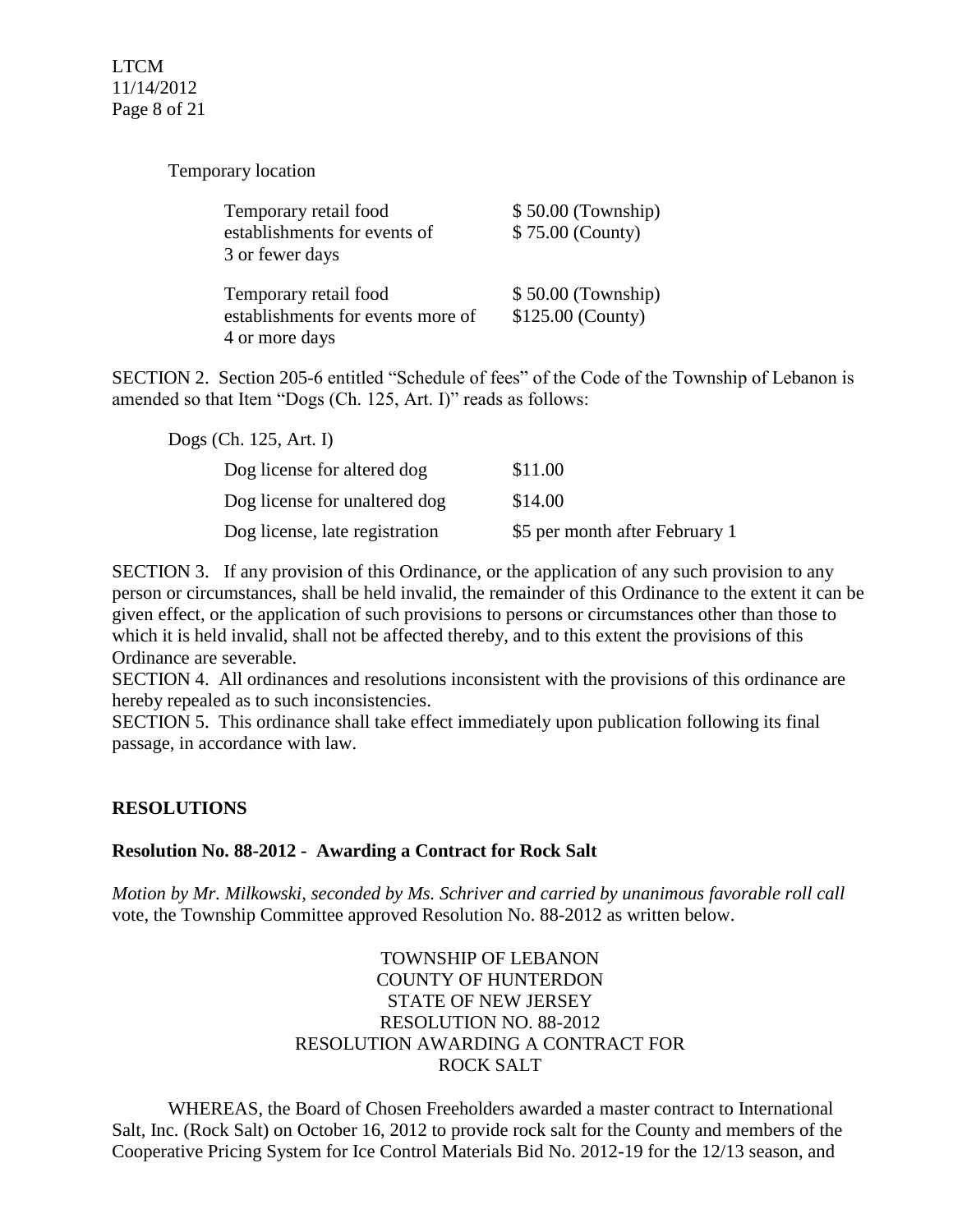LTCM 11/14/2012 Page 9 of 21

WHEREAS, the Township Committee has requested to participate in the Cooperative Pricing System for Snow and Ice Control Materials with the anticipation of purchasing 2000 tons of Rock Salt, and

NOW, THEREFORE, BE IT RESOLVED by the Township Committee of the Township of Lebanon, County of Hunterdon, State of New Jersey that the following contract be awarded for a contract period of October 16, 2012 to October 15, 2013.

| <b>COMPANY</b>          | <b>ITEM</b>      | <b>PRICE</b>     |
|-------------------------|------------------|------------------|
| International Salt Inc. | <b>Rock Salt</b> | $$51.87$ per ton |

#### **Resolution No. 89-2012 - Transfers**

*Motion by Ms. Schriver, seconded by Mr. Milkowski and carried by favorable roll call vote, the* Township Committee approved Resolution No. 89-2012 as written below.

## TOWNSHIP OF LEBANON COUNTY OF HUNTERDON STATE OF NEW JERSEY RESOLUTION NO. 89-2012

 WHEREAS, under the provisions of the Local Budget Law, certain transfers are allowable in the 2012 Budget, if it shall become necessary to expend an amount in excess of the respective sums appropriated therefore; and there shall be an excess in one or more appropriations; and

 WHEREAS, certain charges to be incurred that must be paid as designated by the credits herein shown and affected in the appropriations reflected are to be paid;

 NOW, THEREFORE BE IT RESOLVED BY THE MUNICIPAL COUNCIL OF THE TOWNSHIP OF LEBANON that the Chief Financial Officer be authorized to make the following transfers so that the above mentioned bills may be paid from the 2012 budget year:

| ACCOUNT                             | <b>FROM</b>     | TO           |
|-------------------------------------|-----------------|--------------|
| Administration Other Expense O/E    | \$<br>1,800.00  |              |
| Tax Collector O/E                   | \$<br>3,000.00  |              |
| Maintenance of Parks O/E            | \$<br>1,400.00  |              |
| <b>Recreation Committee O/E</b>     | \$<br>4,000.00  |              |
| Historic O/E                        | 2,000.00<br>\$  |              |
| Public Bldgs & Grounds O/E          | \$<br>5,000.00  |              |
| <b>Environmental Commission O/E</b> | \$<br>900.00    |              |
| Senior Citizens O/E                 | \$<br>4,000.00  |              |
| Gasoline & Diesel Fuel O/E          | 10,000.00<br>\$ |              |
| Planning Board O/E                  | \$<br>8,000.00  |              |
| Telephone O/E                       |                 | \$2,200.00   |
| Legal $O/E$                         |                 | \$15,465.00  |
| Engineering O/E                     |                 | 9,000.00     |
| Aid to New Hampton O/E              |                 | \$<br>500.00 |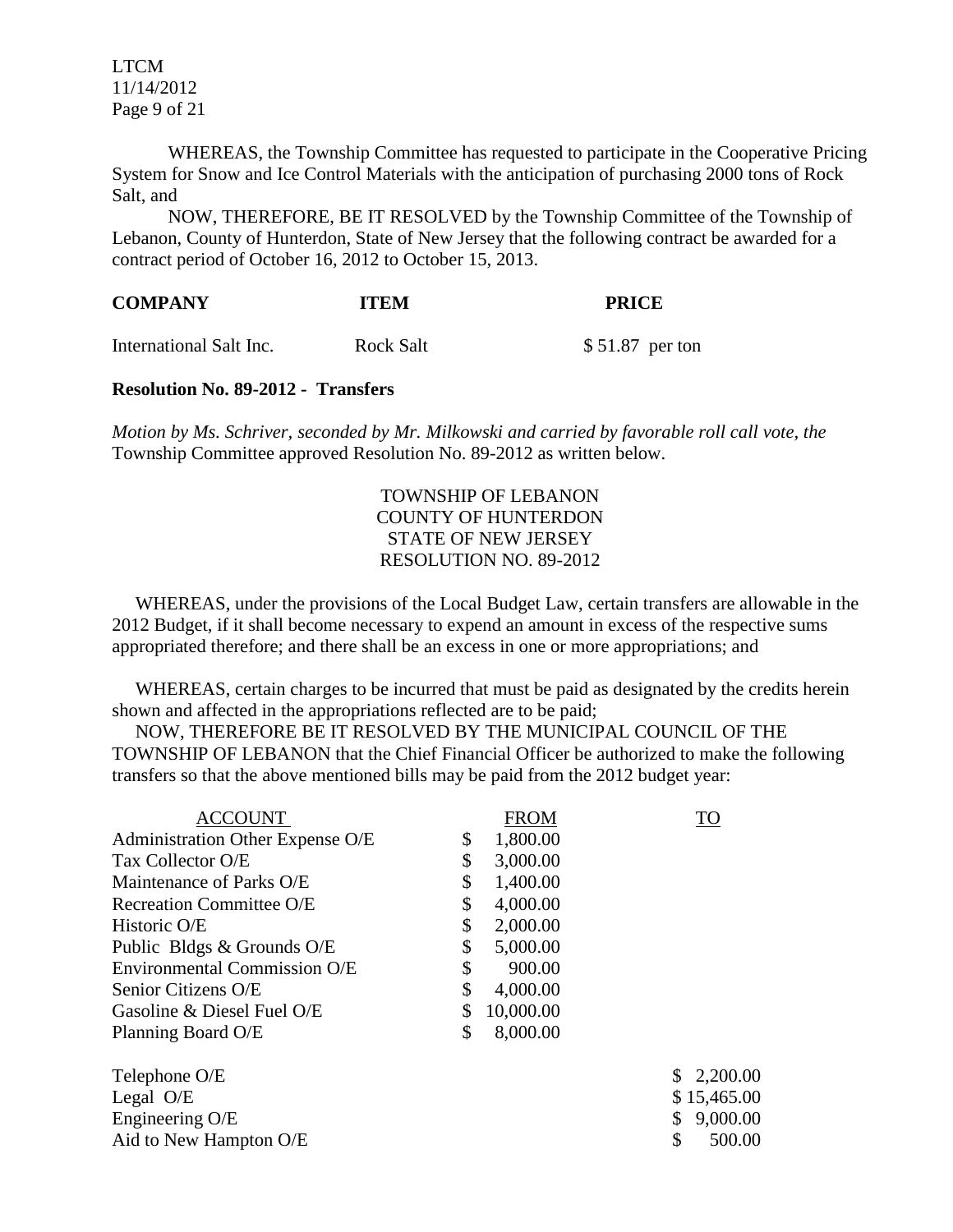LTCM 11/14/2012 Page 10 of 21

| <b>TOTAL</b>                         | \$40,100.00 | \$40,100.00       |
|--------------------------------------|-------------|-------------------|
| <b>Employee Group Insurance</b>      |             | \$6,970.00        |
| PERS Public Employees Retirement O/E |             | 20.00<br><b>S</b> |
| Surety Bond Premiums O/E             |             | \$2,245.00        |
| General Liability O/E                |             | \$1,700.00        |
| Celebration of Public Events O/E     |             | \$2,000.00        |

## **Resolution No. 90-2012 – Redemption of Tax Sale Certificate**

*Motion by Mr. Milkowski, seconded by Ms. Schriver and carried by unanimous favorable roll call*  vote, the Township Committee approved Resolution No. 90-2012 as written below.

### **TOWNSHIP OF LEBANON COUNTY OF HUNTERDON STATE OF NEW JERSEY RESOLUTION NO. 90-2012 REDEMPTION OF TAX SALE CERTIFICATE**

WHEREAS the Tax Collector did sell a Tax Sale Certificate #201209 on October 12, 2012 on Block 69, Lot 15 Lebanon Township, and

WHEREAS the amount of \$3138.08 has been collected from Robert and Sherry DellEllba, owners of this property located at 98 Musconetcong River Road.

THEREFORE BE IT RESOLVED that the Treasurer be authorized to prepare and the Mayor, Treasurer and Clerk be authorized to sign a check in the amount of \$ 3138.08 payable to Lebanon Township for this redemption.

#### **Resolution No. 91-2012 - DPW Garage Project – Change Order No. 6**

*Motion by Mr. Milkowski, seconded by Ms. Schriver and carried by unanimous favorable roll call*  vote, the Township Committee approved Resolution No. 91-2012 as written below.

> TOWNSHIP OF LEBANON COUNTY OF HUNTERDON STATE OF NEW JERSEY RESOLUTION NO. 91-2012 DPW GARAGE PROJECT CHANGE ORDER NO. 6

WHEREAS the need has arisen for a change order for the DPW Garage Project; WHEREAS the following additions and/or deductions of work:

Description Cost

| <b>Electrical Changes:</b>            |            |
|---------------------------------------|------------|
| Generator Changed from 200KW to 150KW | (2,083.00) |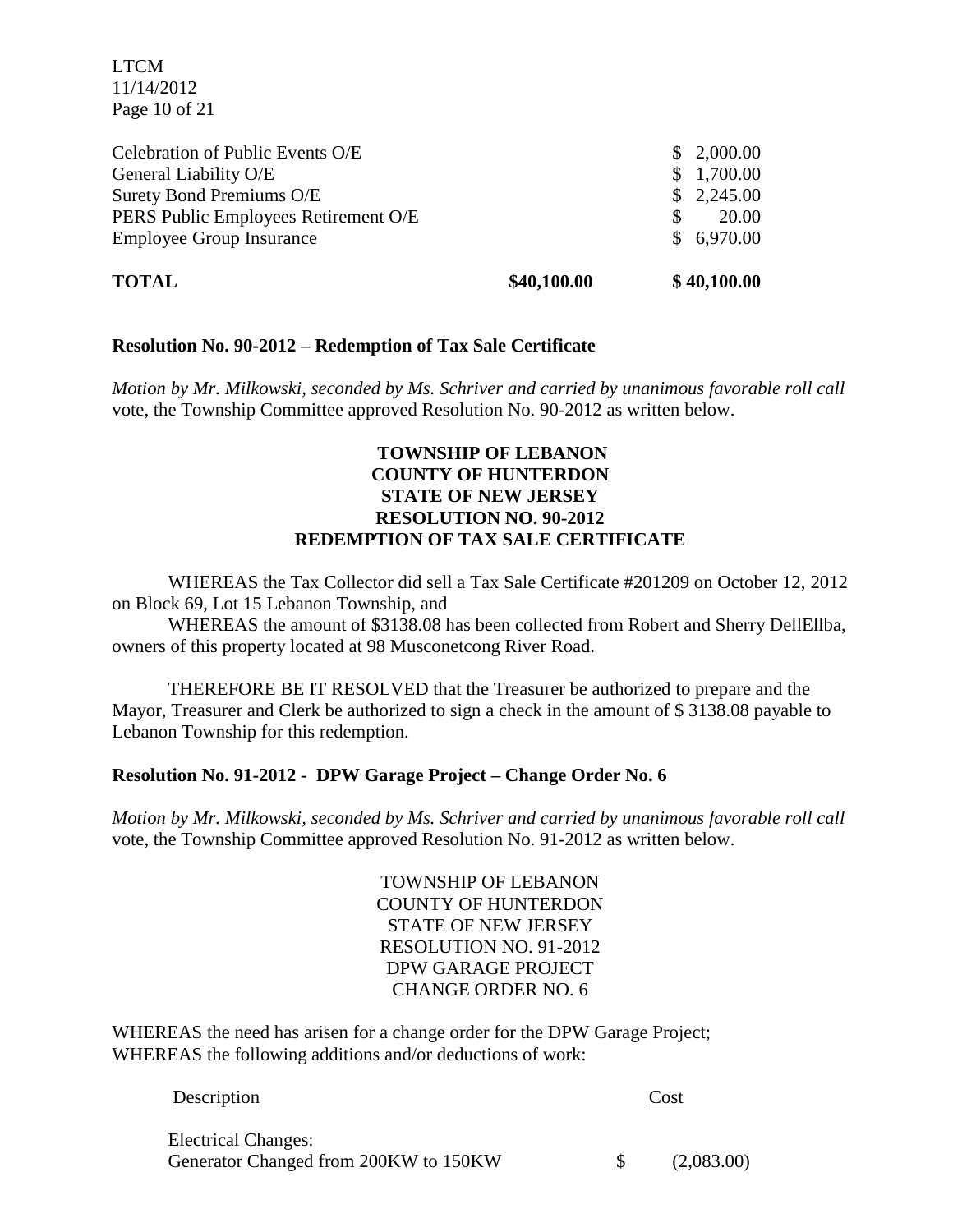| Breaker changed from 800AMP to 600 AMP<br>Add 25 new heat detectors |              | 1,425.00<br>8,443.42         |
|---------------------------------------------------------------------|--------------|------------------------------|
| Total                                                               | <sup>S</sup> | 7,785.42                     |
| The new (Contract Sum) including this Change Order will be          |              | $\frac{1}{2}$ , 2,137,029.35 |

WHEREAS Keith Chambers of Chambers Architecture Inc. has reviewed the request for a contract change and considers it to be in compliance with the performance of the contract and recommends the approval of a \$7,785.42 change order.

NOW THEREFORE, BE IT RESOLVED, by the Township Committee of the Township of Lebanon that Change Order No. 6, for the DPW Garage Project, be approved and authorized the Mayor to execute.

### **Resolution No. 92-2012 - DPW Garage Project - Change Order No. 7**

*Motion by Mr. Milkowski, seconded by Mr. McKee and carried by unanimous favorable roll call*  vote, the Township Committee approved Resolution No. 92 -2012 as written below.

| <b>TOWNSHIP OF LEBANON</b>    |
|-------------------------------|
| <b>COUNTY OF HUNTERDON</b>    |
| <b>STATE OF NEW JERSEY</b>    |
| <b>RESOLUTION NO. 92-2012</b> |
| <b>DPW GARAGE PROJECT</b>     |
| <b>CHANGE ORDER NO. 7</b>     |

WHEREAS the need has arisen for a change order for the DPW Garage Project; WHEREAS the following additions and/or deductions of work:

| <b>Description</b>         |          | Cost     |  |
|----------------------------|----------|----------|--|
| <b>Electrical Changes:</b> |          |          |  |
| Misc. electrical changes   | \$<br>\$ | 4,635.40 |  |
| <b>Total</b>               | \$       | 4,635.40 |  |

### **The new (Contract Sum) including this Change Order will be…\$ 2,141,664.75**

WHEREAS Keith Chambers of Chambers Architecture Inc. has reviewed the request for a contract change and considers it to be in compliance with the performance of the contract and recommends the approval of a \$4,635.40 change order.

NOW THEREFORE, BE IT RESOLVED, by the Township Committee of the Township of Lebanon that Change Order No. 7, for the DPW Garage Project, be approved and authorized the Mayor to execute.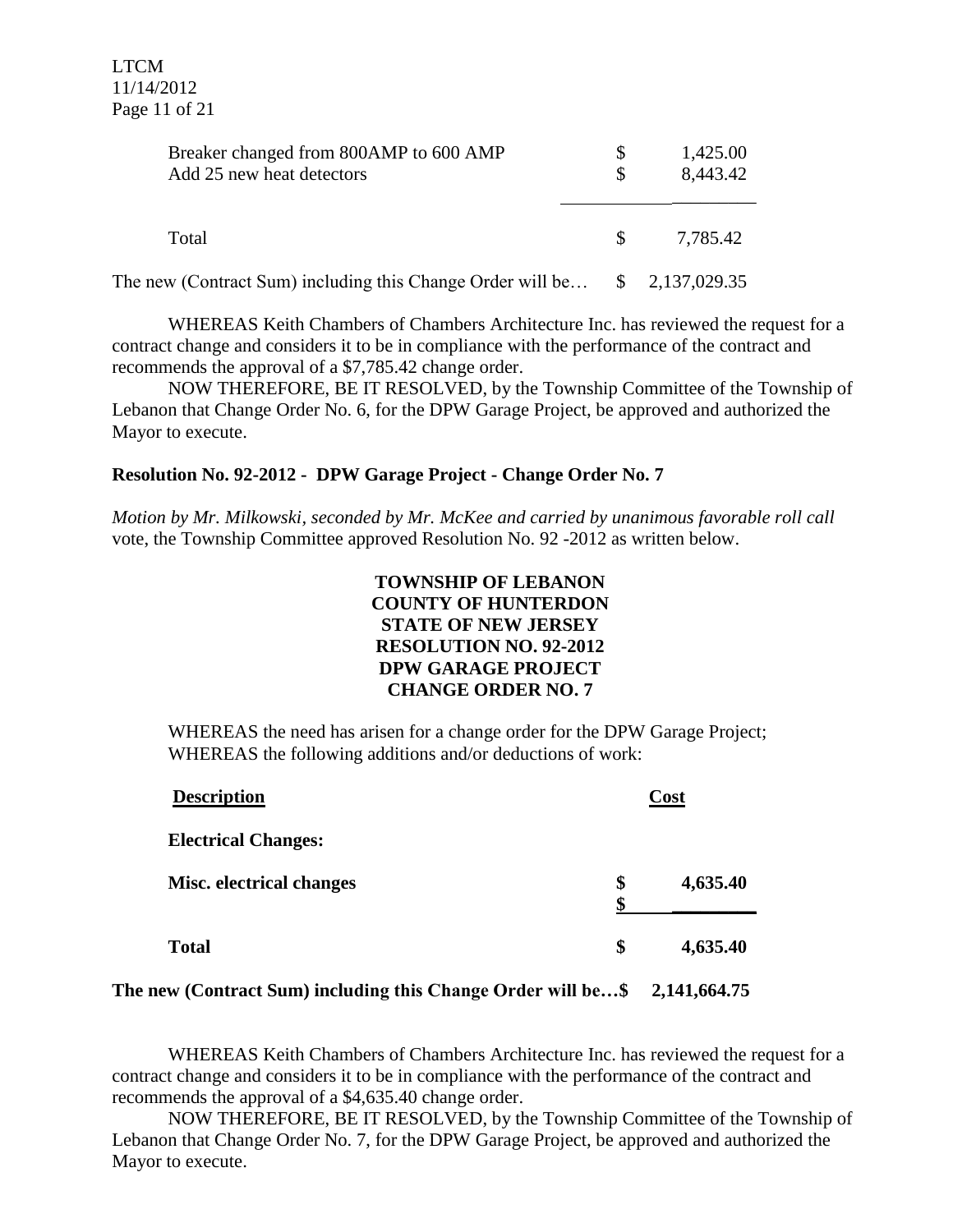LTCM 11/14/2012 Page 12 of 21

### **Resolution No. 93-2012 - Redemption of Tax Sale Certificate**

The Clerk is to certify with the Tax Collector that the figures are correct in Resolution No. 93-2012.

*Motion by Ms. Schriver, seconded by Mayor Wunder and carried by unanimous favorable roll call*  vote, the Township Committee approved Resolution No. 93-2012 as written below.

### **TOWNSHIP OF LEBANON COUNTY OF HUNTERDON STATE OF NEW JERSEY RESOLUTION NO. 93-2012 REDEMPTION OF TAX SALE CERTIFICATE**

WHEREAS the Tax Collector did sell a Tax Sale Certificate #201205 on October 12, 2012 on Block 27, Lot 11, to US Bank Cust for Crestar Capital; and

WHEREAS the amount of \$5458.30 has been collected from Peter Laub Esq, attorney for the owners of this property located at 13 High View Street, Lebanon Township.

THEREFORE BE IT RESOLVED that the Treasurer be authorized to prepare and the Mayor, Treasurer and Clerk be authorized to sign a check in the amount of \$5458.30 for the redemption of Tax Sale Certificate #201205 and a check in addition for the return of premium collected for this certificate in the amount of \$4200.00 be made payable to US Bank Cust for Crestar Capital for this redemption.

# **Resolution No. 94-2012 - DPW Garage Project – Change Order No. 8**

*Motion by Mr. Milkowski, seconded by Mr. McKee and carried by unanimous favorable roll call*  vote*,* the Township Committee approved Resolution No. 94 -2012.

# **TOWNSHIP OF LEBANON COUNTY OF HUNTERDON STATE OF NEW JERSEY RESOLUTION NO. 94-2012 DPW GARAGE PROJECT CHANGE ORDER NO. 8**

WHEREAS the need has arisen for a change order for the DPW Garage Project; WHEREAS the following additions and/or deductions of work:

| Description                                                                                     | $\mathop{\rm Cost}\nolimits$ |                         |
|-------------------------------------------------------------------------------------------------|------------------------------|-------------------------|
| Delete Epoxy Flooring in Storage Room<br>Add Concrete Sealer in Storage Rm (material and labor) |                              | (18,000.00)<br>1,100.00 |
| Total                                                                                           |                              | (16,900.00)             |
| The new (Contract Sum) including this Change Order will be                                      |                              | 2, 124, 764. 75         |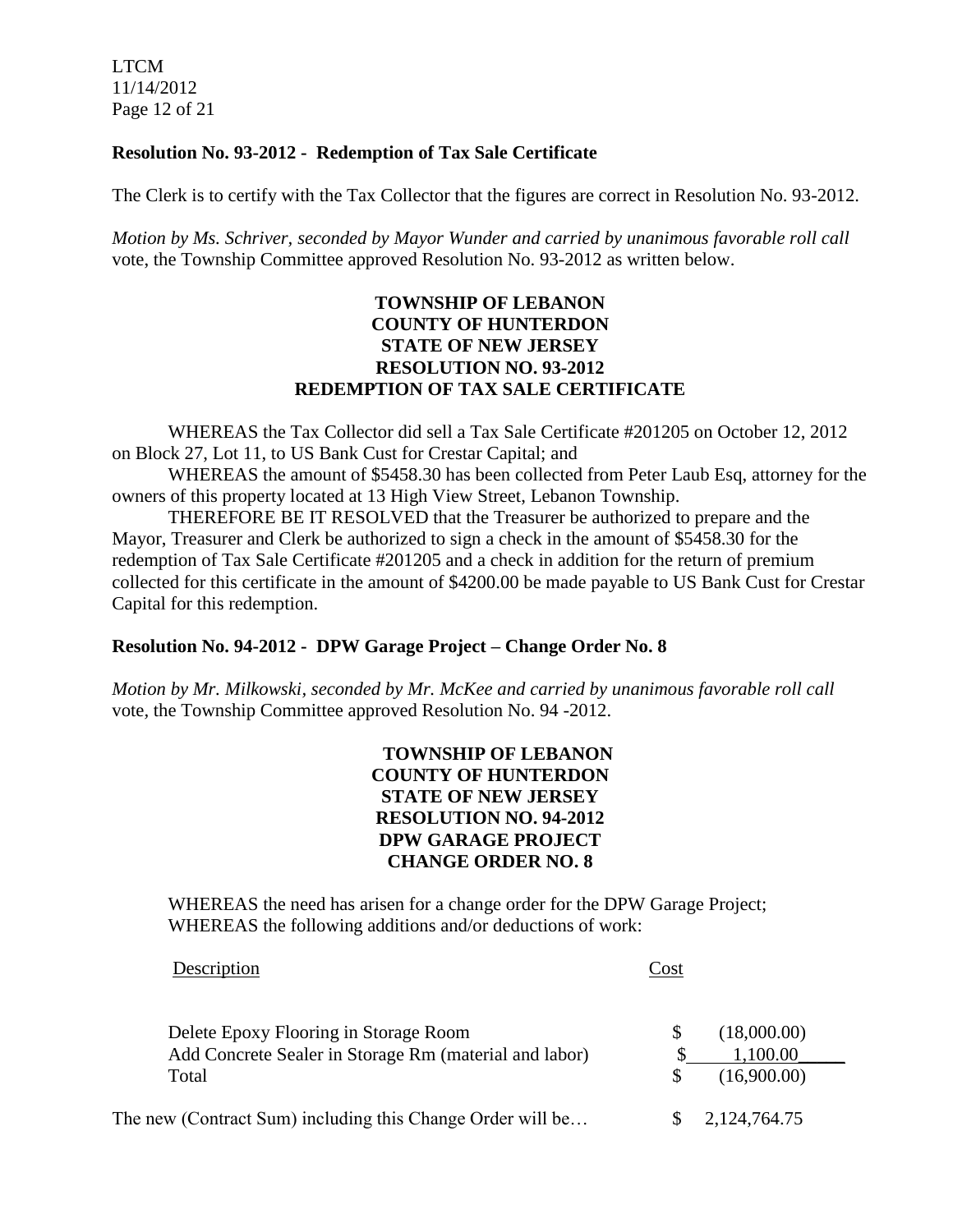LTCM 11/14/2012 Page 13 of 21

WHEREAS Keith Chambers of Chambers Architecture Inc. has reviewed the request for a contract change and considers it to be in compliance with the performance of the contract and recommends the approval of a \$(16,900.00) change order.

NOW THEREFORE, BE IT RESOLVED, by the Township Committee of the Township of Lebanon that Change Order No. 8, for the DPW Garage Project, be approved and authorized the Mayor to execute.

### **OLD BUSINESS**

### **Ethics Complaint Correspondence – Eileen Brennen-DCA/DLGS**

Attorney Cushing read, for the record, a letter he sent to the Township Committee on November 7, 2012. The letter stated possible conflicts he may have in investigating alleged ethics laws violations against Mr. Milkowski relative to LOSAP and the Fire Department. Attorney Cushing stated that his office tried to stay away from conducting an investigation of a sitting Committeeperson as it would be an obvious conflict to do so. Attorney Cushing suggested that if the Committee wishes to see the charges pursued then they ought to engage an independent lawyer. Attorney Cushing offered to provide the name of the President of the Institute of Local Government Attorneys who can provide three names for consideration.

Ms. Schriver stated that she feels that names of independent attorneys should be requested from the President of the Institute of Local Government Attorneys.

Mr. McKee stated that he feels that the Committee should wait to see what the results are from the LOSAP Auditor as they are spending money there. Mr. McKee feels that the Comptroller has obtained cases of files and the Committee should wait to see what the report is from them. Mr. McKee stated that he feels that the Committee is on a witch hunt and does not believe that the letter from the Local Finance Board states that the Committee should conduct an ethics investigation. Mr. McKee stated that the Township is spending \$10,000.00 on a Special LOSAP Auditor and have not received the results yet but want to proceed in spending more money on a prosecuting attorney. Mr. McKee stated that he feels that it is out of control. Mr. McKee stated that he feels that this has become personal and possibly political. He is totally against it.

Ms. Schriver stated that this matter has been going on for so long and she feels that the letter is a recommendation from the Local Finance Board. Ms. Schriver stated that to her this is not a political or personal concern. Ms. Schriver stated that she is there for the residents and welfare of the community. Ms. Schriver noted that she has no idea if there was a crime committed but if there was it involves taxpayers money and she feels that the Township has to move forward with the investigation.

Mr. McKee stated that it is his understanding that the money being discussed is in an institution and there has been no money that has exchanged hands. Mr. McKee stated that the Township finally, after months, has and auditor and feels that the Committee should wait to see what he has to say. Mr. McKee questioned why it has taken so long to get the auditor in place.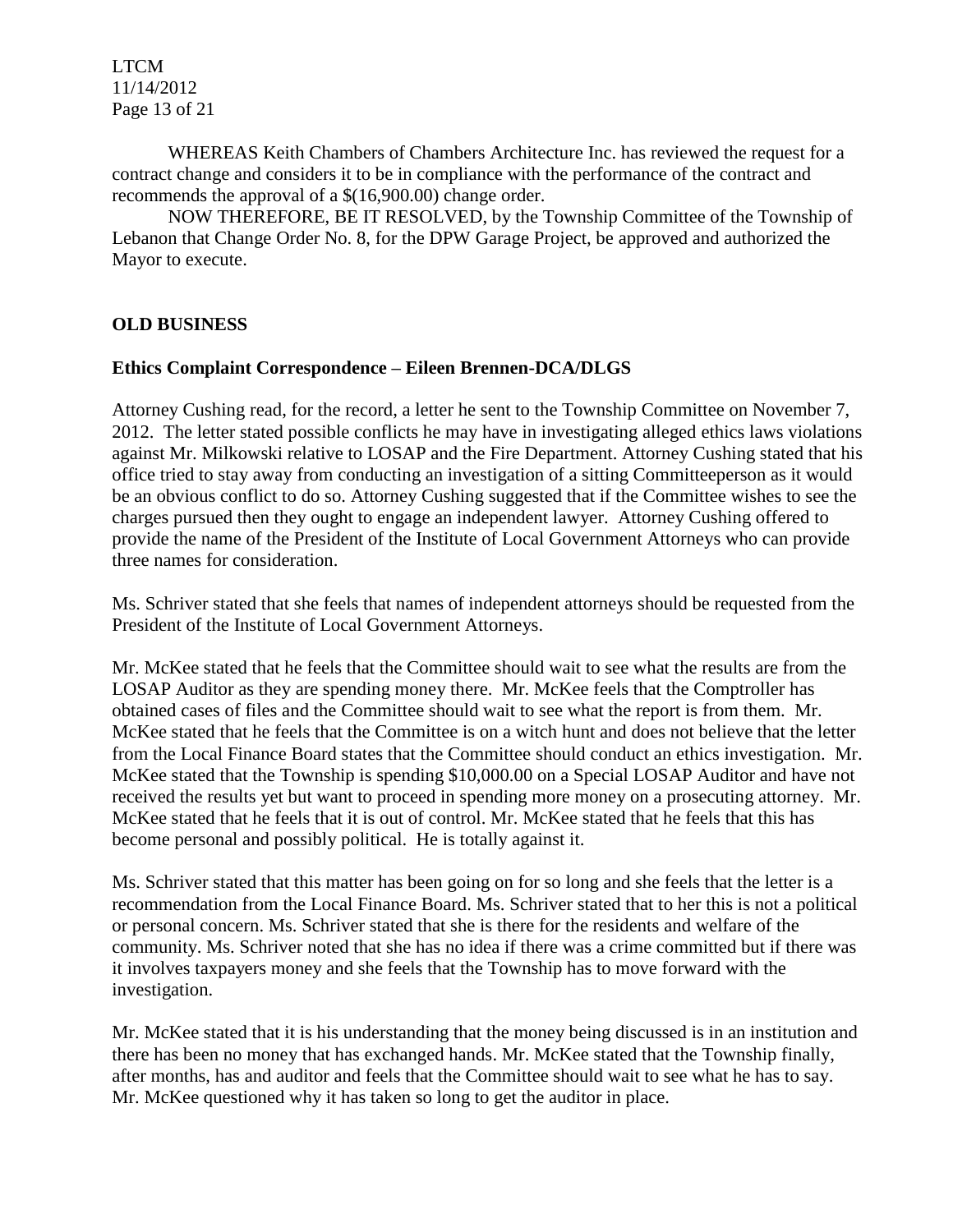LTCM 11/14/2012 Page 14 of 21

Ms. Schriver stated that she asked Mr. Milkowski on many occasions to acknowledge that there may have been an error and to look into it. Mr. Milkowski stated that he was never asked that. Ms. Schriver and Mayor Wunder stated that it was discussed in Closed Session.

Mayor Wunder stated that there are two matters being looked at. One is the LOSAP matter and the other is possible ethics violations. Mr. McKee asked what the possible ethics violations would be. Mayor Wunder stated that until recently Mr. Milkowski continuously did not recuse himself from Fire Department matters. Mr. McKee asked if there is a statute stating that you cannot comment if you are on the Committee and the Fire Department and asked if Mr. Milkowski ever voted on anything that pertained to LOSAP or the Fire Department publically. Mayor Wunder stated that Mr. Milkowski has been accused of participating in Fire Department issues behind the scenes. Mayor Wunder stated that it is said that Mr. Milkowski attended a Fire Department meeting and spoke and voted. Mayor Wunder stated that Mr. Milkowski spoke at a meeting about a member of the Fire Department being suspended. Mr. Milkowski stated that the member was Riced for the meeting and he was just informing the public as to what happened. Mr. Milkowski said that he believes that the Mayor told him that he could attend a meeting and the Mayor agreed. Mayor Wunder stated that he had no knowledge of such. Mr. McKee and Mr. Milkowski stated that it is stated in an email. Mayor Wunder stated that the Dewey Polt acquisition is a concern also. Mr. Milkowski stated that if you live in an area for 50 years you know many people. Mr. Gary MacQueen stated that he feels that this matter is out of control and the Committee should not be spending more money on this. Mr. MacQueen said that the Committee should let one investigation be conducted before moving onto the next. Mr. McKee stated that he feels that the Committee has been out of order for some time.

*Motion by Ms. Schriver, seconded by Mayor Wunder and carried by favorable roll call vote*, *the* Township Committee approved contacting the President of the Institute of Local Government Attorneys to obtain names of attorneys who have a background in ethics. AYES: Schriver, Wunder NAYS: McKee ABSTAIN: Milkowski

# **LOSAP Review**

The Special LOSAP Auditor will be picking up documents to conduct the Audit on Monday, November 19, 2012.

# **Keith Chambers Correspondence – Invoice for Payment**

Mr. Milkowski stated with the holiday coming up there will not be another meeting in November. Architect Chambers invoiced the Township for November and is asking that the Township hold his check until November 26, 2012 so he can be paid prior to the December 5, 2012 meeting.

*Motion by Ms. Schriver, seconded by Mr. Milkowski and carried by favorable roll call vote*, *the* Township Committee approved Mr. Chambers request to approve the invoice and hold the check until November 26, 2012 for payment.

# **Lebanon Township Fire Department – Donated Equipment Liability Waiver**

Attorney Cushing stated that the Fire Department made contact with the Somerville Fire Department to acquire used radio equipment. The Somerville Fire Department provided a release from stating that the equipment is used, they do not guarantee it or warrant it. Attorney Cushing stated that he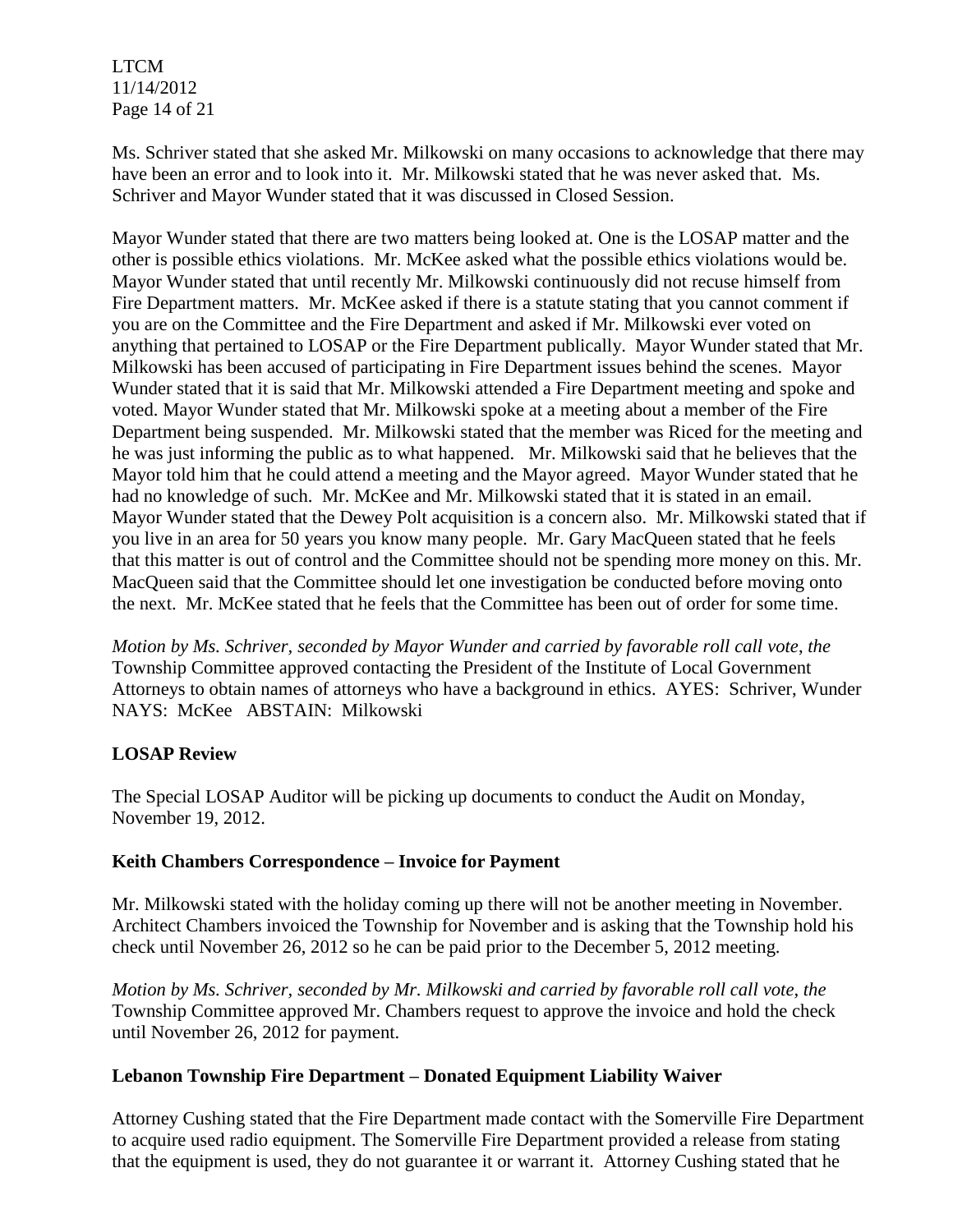LTCM 11/14/2012 Page 15 of 21

has no problem with the language; however, he recommended that the specific equipment be listed so it is know what is being released exactly.

*Motion by Ms. Schriver, seconded by Mr. McKee and carried by unanimous favorable roll call vote*, the Township Committee approved Resolution No. 95-2012 as stated below.

## TOWNSHIP OF LEBANON COUNTY OF HUNTERDON STATE OF NEW JERSEY RESOLUTION NO. 95-2012 ACQUISITION OF FIRE RADIO EQUIPMENT

Whereas, the Somerville Fire Department has offered used fire radio equipment to the Lebanon Township Volunteer Fire Department; and

Whereas, there is a Release of Liability document provided by the Somerville Fire Department. NOW THEREFORE BE IT RESOLVED that the Mayor and Committee of the Township of Lebanon have no objection to the Lebanon Township Volunteer Fire Department accepting the equipment with the release document.

# **NEW BUSINESS**

# **Storm Cleanup – Branch Chipping**

Mr. Milkowski stated that due to the storm there is a lot of brush down and a lot of chipping to be done. Mr. Milkowski spoke to the DPW Manager and suggested having a location where the residents can drop off their brush. Mr. Gabriel was looking to rent a tub grinder because there is such a large volume of brush to be chipped and it would be easier than using a chipper. Mr. Milkowski stated that he reached out to Mr. Dewey Polt and asked if the Township could use his property for the drop off area. Mr. Polt agreed as long as the Township provides the insurance for the use and the property must be returned to its original condition. The cost to insure the property for the chipping is \$500.00. Ms. Schriver stated concerns with certain residents not being able to transport their brush to the site. Mayor Wunder asked at what point is the Township doing private sector work and stated that there is so much brush down in the right of ways it will probably overwhelm the DPW to have to deal with all. Mr. Milkowski stated that residents with downed trees will mostly likely have to hire someone to cut up the trees and chip them themselves. Mr. McKee stated that having a staging area makes sense because it will allow for the DPW to conduct their daily business and to work on the stockpile when they have free time. Mr. McKee is concerned also with residents who may not have the means to transport their brush to the location. Mr. McKee question if there is FEMA money to help offset the cost of the work. Mr. Milkowski stated that he checked with another rural municipality and they are providing a staging area also. Mr. Milkowski stated that the only other option is to have the staging area in the Memorial Park. No decision was made to provide chipping services.

Mr. Anthony Casale stated that in the past Mr. Gabriel has always applied for emergency grant funds and we have always received them. Mr. Casale stated that in the past Mr. Gabriel received funds, big funds, and questioned why the Committee was not discussing that option.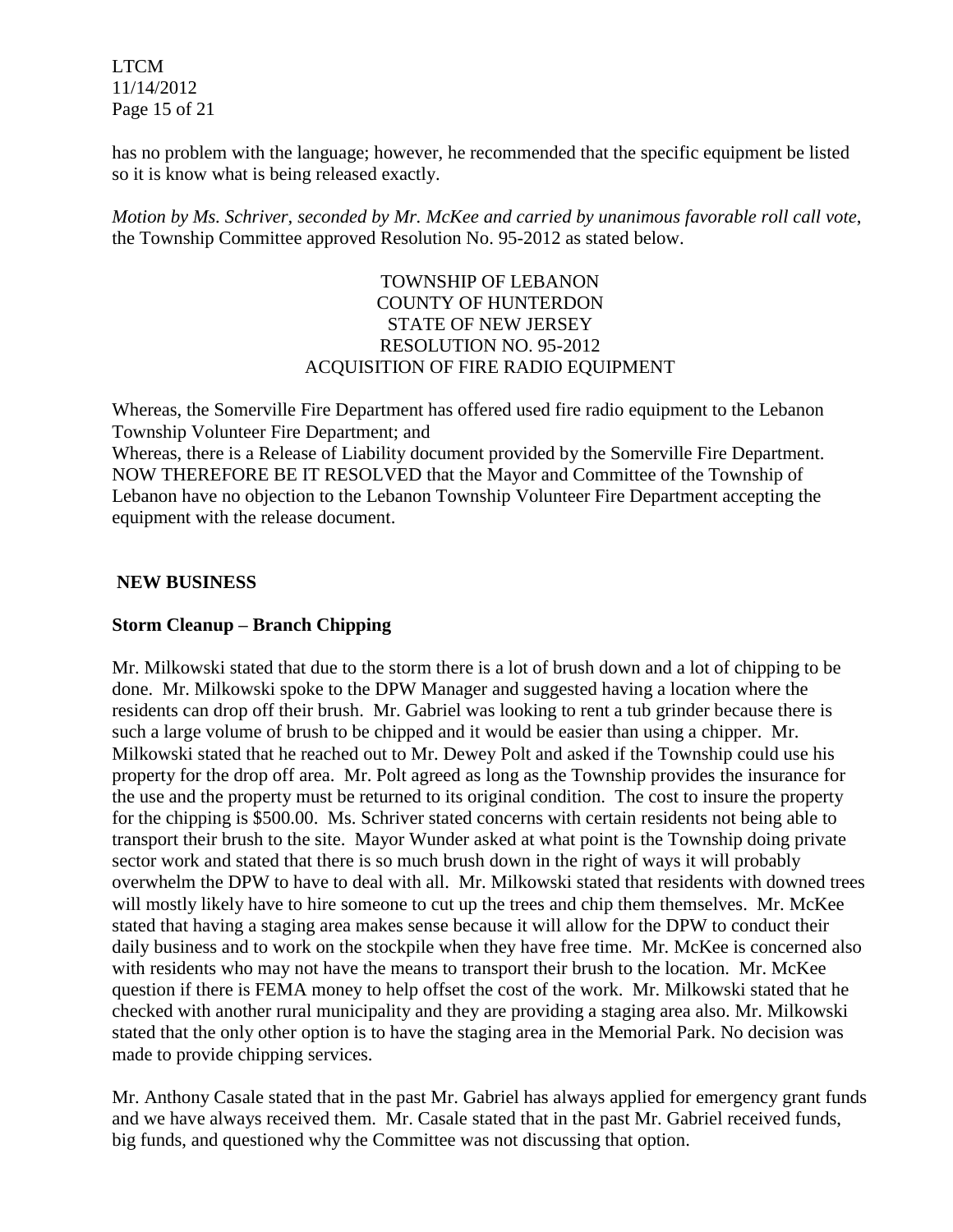LTCM 11/14/2012 Page 16 of 21

## **DPW Garage Project – Water Tank**

Mr. Milkowski stated that the water tank was partially installed on the neighbor's property and an easement needs to be prepared. The tank was also installed in the wetlands therefore the Township needs to make application to the NJDEP due to the wetlands being disturbed. Mr. Milkowski stated that the contractor who installed the tank is requesting a payment of \$10,500.00 for the work. Mr. Milkowski explained to the contractor that the Township is going to hold the payment until the easement is complete. Mr. Milkowski informed the contractor that he will be discussing the matter with the Committee to see if they are in favor of holding the payment.

Architect Keith Chambers stated that he spoke to the Township Engineer Steve Risse because it has taken months to receive the easement from the surveyor. Mr. Risse informed Mr. Chambers that the Township will have the easement by this Friday.

Discussion to be continued in Executive Session

### **Cell Tower – Bird Problems**

Mayor Wunder stated that there is a bird pooping problem below the cell tower. The police vehicles and the police officer's personal vehicles have been targeted. Mr. Milkowski stated that this is a problem; however there will be a bigger problem when there is ice on the tower and it falls. Employees should not park in the area of the tower. Signs should be placed on the tower to inform all not to park in the area.

*Motion by Mayor Wunder, seconded by Ms. Schriver and carried by favorable roll call vote*, *the* Township Committee approved looking into a possible electrical device for the cell tower to ward off the birds.

### **OEM Coordinator Alan Goracy – Storm Comments**

OEM Coordinator Alan Goracy stated that there is a FEMA meeting tomorrow morning at 9:00 a.m. at the Warren County Vo-Tech. Mr. Goracy stated that he will be attending and invited the Committee to attend also. Mr. Goracy spoke to the Hunterdon County OEM and there may be a misconception as to what is available to the Township. Mr. Goracy saw what Mr. Gabriel has received in the past and he will discuss that with him. Mr. Goracy stated that FEMA does not pay for everything such as a second residence. Mr. Goracy stated that he will look into it but he will be surprised if FEMA pays for the brush to be chipped. FEMA will send a representative to the Township to help with completing the forms. Mr. Goracy stated that generally overtime will be covered as well as miles and ware; however regular time will not.

Mr. Goracy stated that in regard to the storm he has never seen anything like it. He said that the storm hit so fast and lasted for a period of four hours. Mr. Goracy stated that fire trucks could not get out. One of the fire trucks was responding to a call and became blocked between two trees. The DPW Manager worked to free the truck. The firemen were at the firehouse for the initial 48 hours of the storm incase anything happened. Mr. Goracy stated that the Fire Dept. had a few calls for wires down but were not able to respond because it became too dangerous.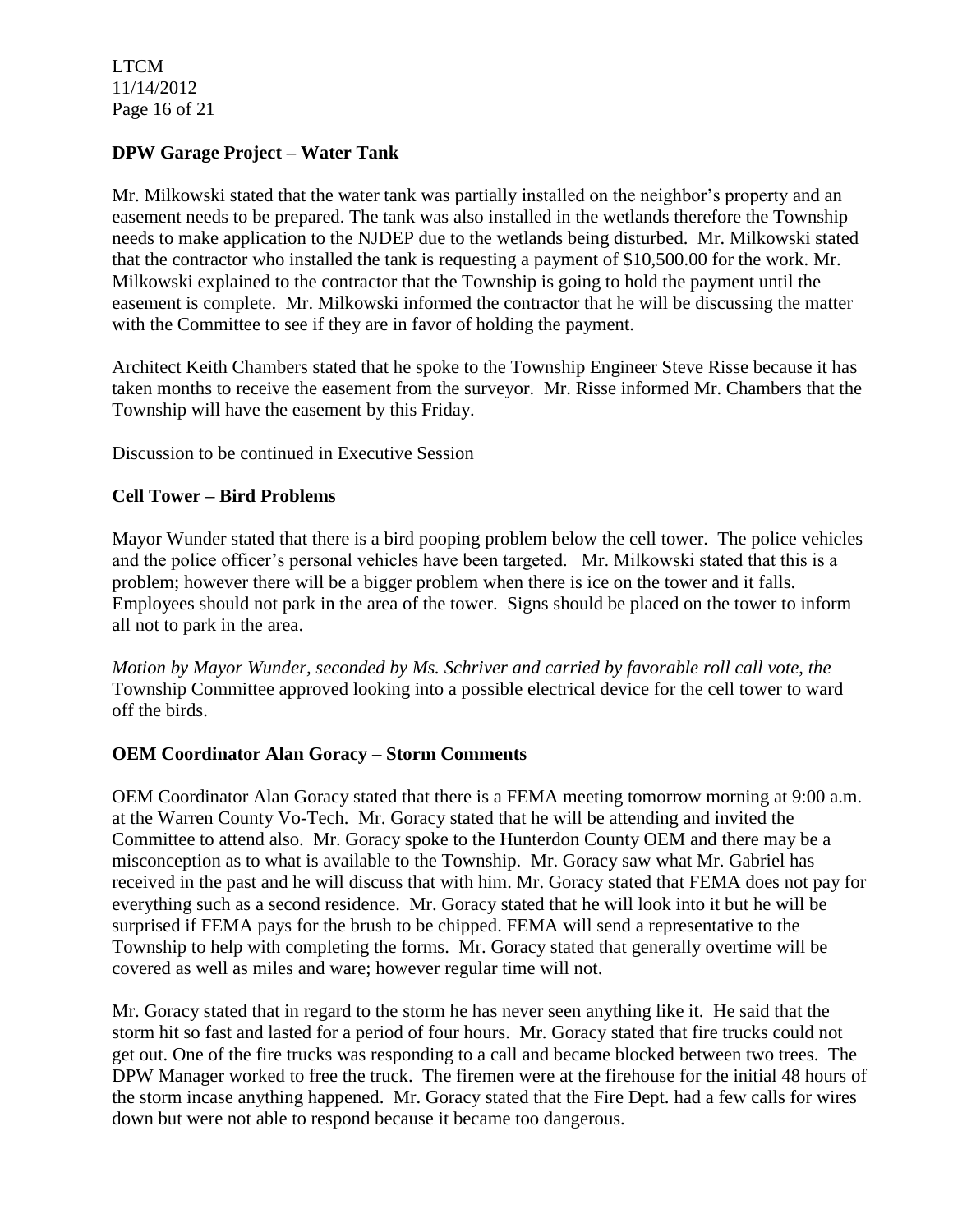LTCM 11/14/2012 Page 17 of 21

Mr. Goracy stated that he tried to do what he could for the residents. The requests he received from the residents were for water; however, very few people asked for it. Mr. Goracy stated that there were water sites throughout the County, as close as Readington Township and the residents could have also used the water at the Township Office.

Information packages were sent out through Deborah Goodsite on Facebook as well as Karen Newman on the Township webpage. The Fire Chief had purchased water and offered it if needed.

Mr. Goracy stated that things happened so quickly that they could only respond after it was over. Mr. Goracy said that the firemen were there, the rescue people were there and he believes that most people were safe.

Mr. Goracy asked why there is not generator at the Fire House. JCP & L provided a generator for critical care patients.

Mr. Goracy stated that the police department did not have much overtime. They answered everything that they could and assisted all in need.

Mr. Goracy stated concerns with shelters and the requirements in having one in the Township.

Mr. Goracy thanked the Mayor for his support during the storm as well as the Fire Chief.

Mayor Wunder stated that he thanked Mr. Goracy and the Fire Department for their efforts, and especially thanked Warren Gabriel and the DPW for the tremendous job that they did in clearing the roads non-stop for many hours. Mayor Wunder stated that the Township was trapped without them. Mr. Goracy stated that he gives Mr. Gabriel and his crew a lot of credit too as they came out right away to clear the trees. Mr. Goracy stated that Mr. Gabriel has also provided him with most of the information as the OEM Coordinator.

Mr. Goracy stated that he understands from JCP & L that all power has been restored to the Township; however, unless someone tells him how would he know.

Mr. Goracy stated that the Mayor circulated a list of possible volunteers for future incidents. If something were to happen again there could be a few people to at least make a phone call. Mayor Wunder stated that there are approximately 25 volunteers at this time. Township volunteers provided a hot meal at the Woodglen School. The school did not have shower facilities because they were being worked on. Ms. Schriver suggested posting a notice on the Township website to find residents who have critical care needs.

Mr. Milkowski commended Mr. Goracy for his efforts during the storm. Mr. Milkowski requested that Mr. Goracy meet with the department heads to discuss what could have been differently.

# **Raffle Application - PTSO Voorhees High School Inc. – May 1, 2013**

*Motion by Ms. Schriver, seconded by Mr. Milkowski and carried by favorable roll call vote*, *the* Township Committee approved a raffle application for PTSO Voorhees High School Inc. for an event to be held on May 1, 2013.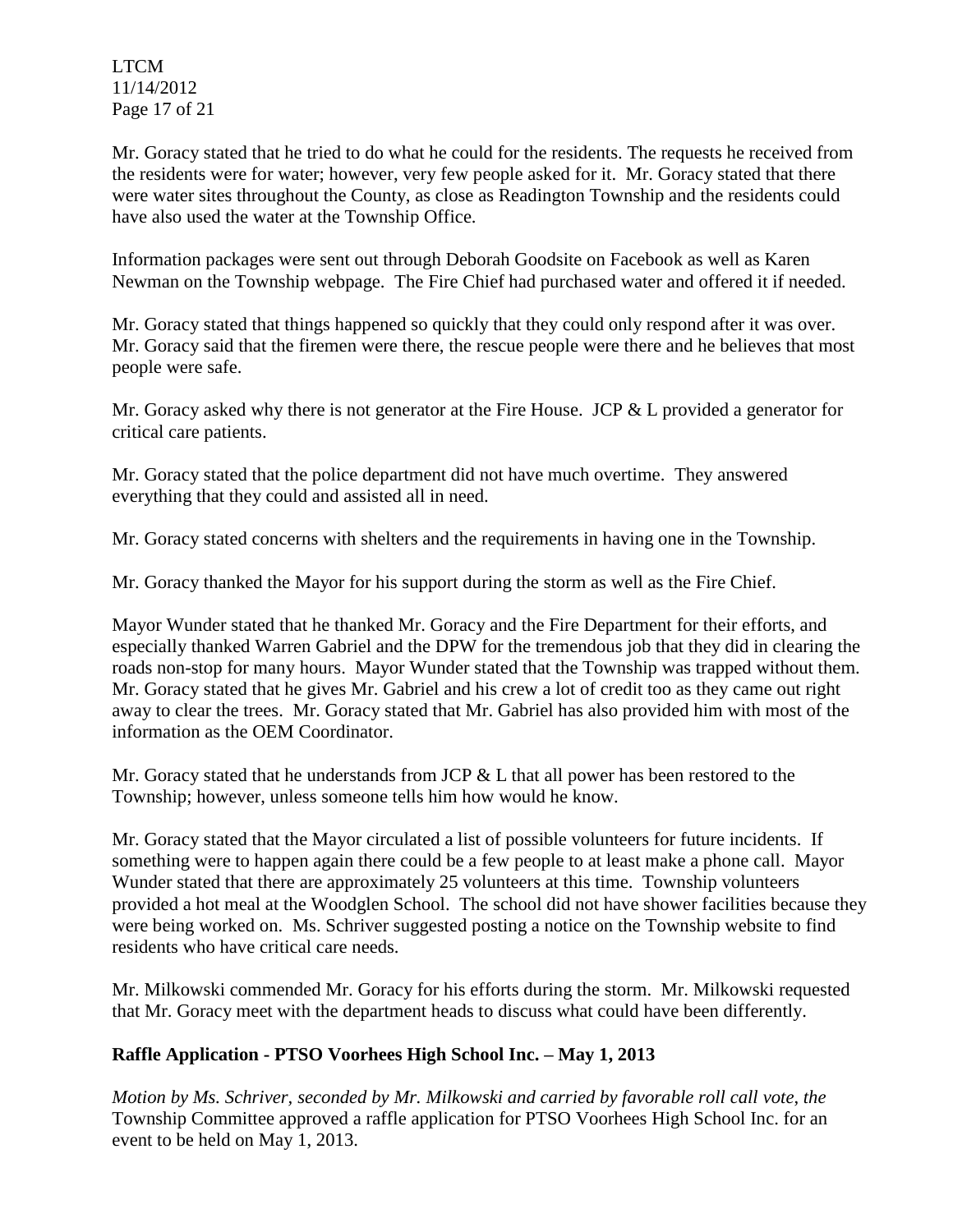LTCM 11/14/2012 Page 18 of 21

# **Municipal Court Budget – 1/1/13 - 3/31/13**

Mr. McKee stated that the Municipal Court budget pertains to the additional lease agreement that will continue on through the first three months of 2013 as the Municipal Court of North Hunterdon will be closing. The Court will be housed by a custodial town which appears to be Clinton Township. The records will be stored with Clinton Township from March 1, 2012 going forward. Mr. McKee stated that it was a benefit that Clinton Township took on the obligation because it would have been a chore to house the prior records. Mr. McKee stated that any members from 1964 moving forward will help with the cost sharing in the closing of the Court. The Court will hear cases from the  $4<sup>th</sup>$  quarter of 2012 during the first two months of 2013. During the month of March 2013 they will administratively close the court down and auction off the items in the court. Clinton Township will reap the costs from any cases they hear.

# **Mr. Milkowski – Resignation from the Fire Department**

Mr. Milkowski stated that after being a member of the Fire Dept. for more than forty years he had to resign. Mr. Milkowski asked how this changes his position on the Committee. Attorney Cushing stated that there is a statute and regulation from the Dept. of Community Affairs, Division of Local Finance Board which pertains to this matter. The statute says that a Committeeman who is also a fireman cannot vote. The regulation from the Local Finance Board states that you should not discuss things if you serve in both capacities. Attorney Cushing stated that once the resignation becomes effective he feels that the statutory prohibition ends. The question then exists as to whether there is any personal interest that exists or a special relationship that would exist that would make it a loss of objectivity. Attorney Cushing stated that that is a determination that Mr. Milkowski would have to make. Attorney Cushing stated that if Mr. Milkowski feels that now that he is no longer a member of the Fire Dept. and that his prior membership will no longer sway any decisions that he may have, he can go ahead a vote. However, if there is some sense of lingering loyalty and a loss of objectivity then he should not vote. Attorney Cushing stated that the function of a Committeeperson is to be objective and to not let outside influences effect decision making. There are clear cut areas such as voting on matters pertaining to family members. The Fire Dept. is a statutory requirement. If the resigned member can vote objectively, Mr. Cushing does not see any prohibition in them voting on the issues.

Mr. McKee thanked Mr. Milkowski for his 40 years of service to the Township.

# **COMMITTEE REPORTS**

**Committeewoman Schriver** - Ms. Schriver stated that she is still looking to find money to upgrade Memorial Park.

**Deputy Mayor Milkowski-** Mr. Milkowski stated that relative to the DPW project, the paving in the salt barn needs a final coat put on. The contractor stated that if the DPW employees were to provide the installation of the asphalt the cost could be deducted from the contract. Mr. Milkowski spoke to the architect and the engineer and they have no problem with the DPW doing the work. Mr. Milkowski spoke to the DPW Manager and they will install the final coat. Architect Chambers stated that the final coat was installed today. Ms. Schriver asked how long the asphalt needs to sit before the salt can be put in the barn. Mr. Chambers will be calling for inspections and will find out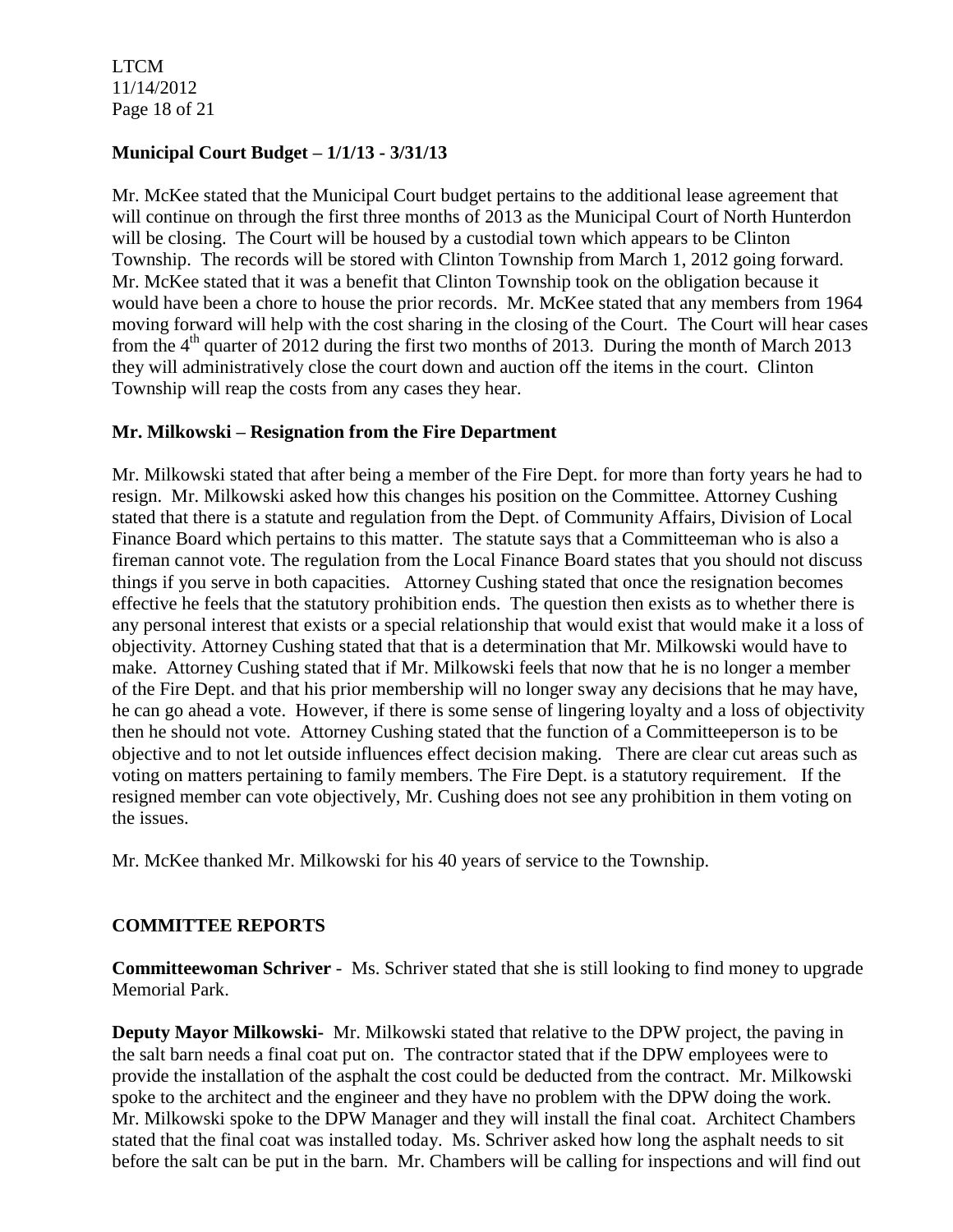LTCM 11/14/2012 Page 19 of 21

when the salt can be added. Mr. Milkowski stated that the DPW will be demolishing the other building on the site which the Township paid the previous contractor to do. Mr. Milkowski asked Mr. Gabriel to keep tight records on the DPW's time and the expense of the work so hopefully the Township can use it to recoup the costs.

Mr. Milkowski stated that there have been no Planning Board meetings. The next meeting will be held in December.

**Mayor Wunder-** Mayor Wunder stated that there was a need to relocate someone for three days due to a house fire which resulted from the hurricane.

Mayor Wunder stated that the early dismissal days scheduled at the school will now be full days due to the storm with the exception of November 21, 2012.

Mayor Wunder received a call today from a resident on Raritan River Road who will be providing him with information to help get the checks moving forward to rebuild the homes that were damaged in the 2011 storms.

**Committeeman McKee**- Mr. McKee has nothing to report at this time.

**Committeeman Morrison – Absent –** Mayor Wunder provided the police report for the month of October 2012.

# **PRESENTATION OF VOUCHERS**

Committee Members provided a description of vouchers exceeding \$1000.00.

*Motion by Ms. Schriver, seconded by Mr. Milkowski and carried by unanimous favorable roll call*  vote, the Township Committee approved the November 14, 2012 bill list in the amount of \$1,342,527.14.

# **CORRESPONDENCE**

Chambers Architecture, Inc. – DPW Project Update Tax Collector's Report for the Month of October 2012 Township Historian's October 4, 2012 Meeting Minutes NJ Dept of Agriculture – Gypsy Moth Egg Mass Survey Hunterdon Municipal Officers' Association Dinner – New Date

# **PUBLIC COMMENTS**

*Motion by Mr. Milkowski, seconded by Mr. McKee and carried by unanimous favorable roll call*  vote, the Township Committee opened the Public Comment portion of the meeting.

Mr. EJ Skidmore stated that the DPW, the Fire Dept and OEM did a fine job during the storm. The DPW was on top of it all. Mr. Skidmore suggested that the Committee memorialize their efforts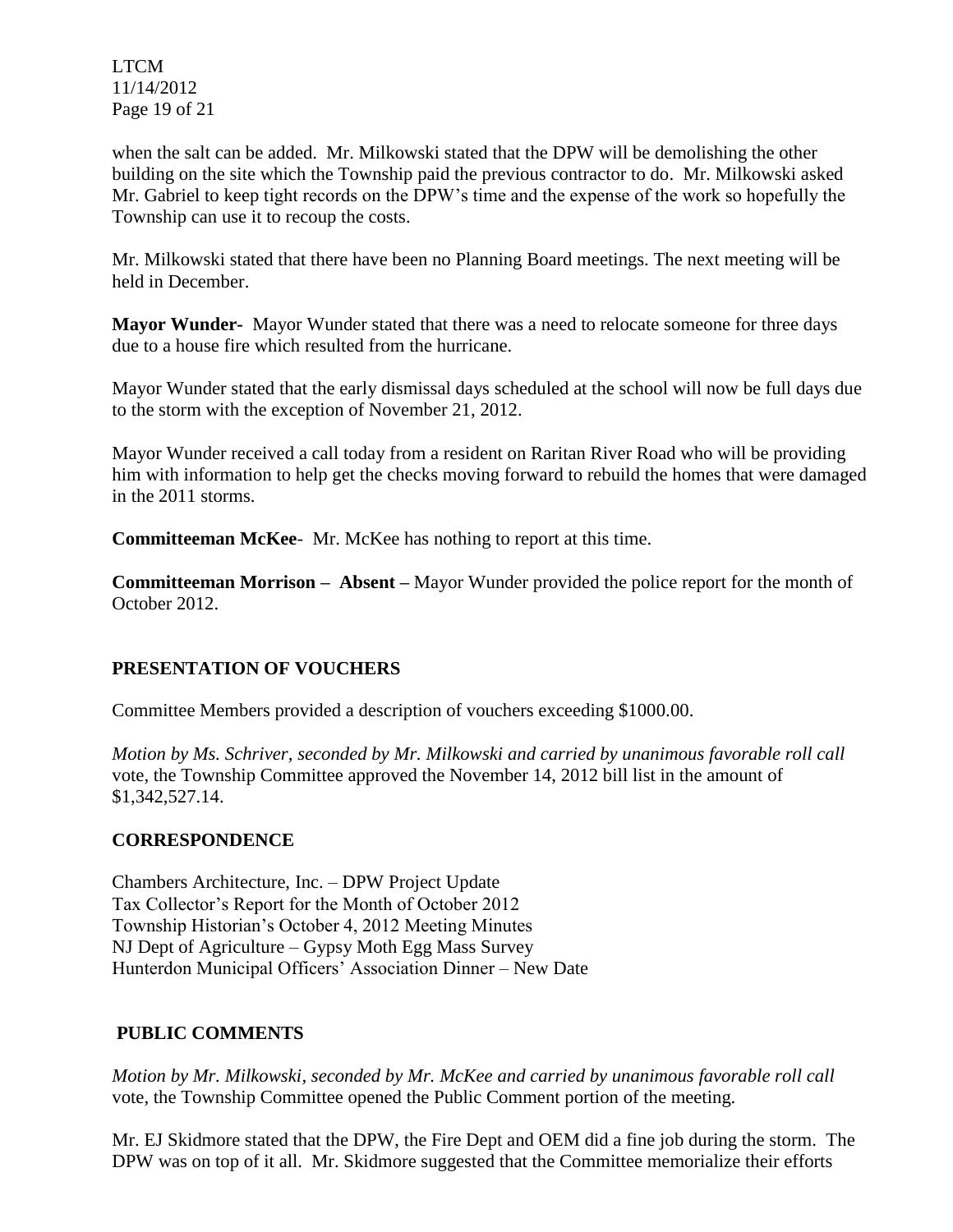LTCM 11/14/2012 Page 20 of 21

possibly through a resolution for the parties and individuals who gave their time. Mr. Skidmore stated that a letter of commendation would be appropriate for the DPW employees.

Mr. Skidmore stated to Mr. McKee that he felt that he comingled the LOSAP issue with the ethics issue. Mr. Skidmore stated that they are two different things. Mr. Skidmore stated that Mr. McKee questioned earlier why it took so long to get this far with the auditor. He said that only the Committee can answer that because for the first few months it was only discussed in executive session. Mr. Skidmore stated that this matter is not going to go away. Mr. Skidmore asked Mr. McKee to reconsider the matter on behalf of the Township residents and to look at what the Mayor and Ms. Schriver stated. Putting off the hiring of attorney to investigate this matter is just prolonging the ethics violation like the LOSAP investigation. Mr. Skidmore stated that the matter is twofold as the money should be given to the firemen as they deserve it and the government should be run correctly and properly. Mr. Skidmore stated that the LOSAP incident has cost the Township more than the \$10,000.00 that is being spent for the auditor as there would have been no problem with EMS which the Township is spending \$60,000.00 - \$70,000.00 for. Mr. Skidmore asked Mr. McKee to rethink the two prong approach on the issues. Mr. Skidmore informed Mr. McKee that relative to his question on whether it is mentioned in a statue that a Committee person should not comment on Fire Dept. matters, if he is a Fireman; it does not specifically state the Fire Dept. in particular but it mentions personal involvement in organizations.

Mr. Skidmore questioned Attorney Cushing's opinion on the statue; resigning from the Fire Dept. would free a person from any right to vote. The statute actually states that any right shall" act" which Mr. Skidmore would consider as discussion also. The statute also states "personal involvement" which Mr. Skidmore suggested that the Committee refer back to the Ethics Law as it is not a matter of black or white, it is a matter of perception. It is the perception of what the people see and they deserve to have faith in their government. Mr. Skidmore urged the Committee to consider if a resident would believe that someone who has 40 years in the Fire Dept. could be unbiased in dealings with that organization. Mr. Skidmore stated that in his opinion, just because someone is no longer a member of the Fire Dept., it does not relieve the person from the ethics violation. Mr. Skidmore thanked Mr. Milkowski for his involvement.

Mr. Anthony Casale applauded Alan Goracy and everyone else who was involved for their efforts during the storm. Mr. Casale questioned if power had actually been restored to all properties in the Township as there are so many wires still lying in the roadways. Mr. Casale stated that he thought that the generator, which was installed at the municipal office, had reserved power to supply power to the Fire Dept. for whatever needs they have. Mr. Casale recommended that the Committee considering running a line from the generator to the Fire House.

Mr. Casale stated that early on there were amendments made to the DPW Garage project such as the elimination of the five bays. Mr. Casale stated that he asked about additional fees from the architect relative to such and Mr. Milkowski stated that there would be none. Mr. Casale said that he is now confused as to why the original design had a service for 800 amps and has now been changed to 600 amps. Mr. Casale questioned the \$400.00 restocking fee associated with the return of the breaker. Architect Chambers stated that originally JCP & L approved the 800 amps then changed the approval two years later.

*Motion by Mr. Milkowski, seconded by Ms. Schriver and carried by unanimous favorable roll call*  vote, the Township Committee closed the Public Comment portion of the meeting.